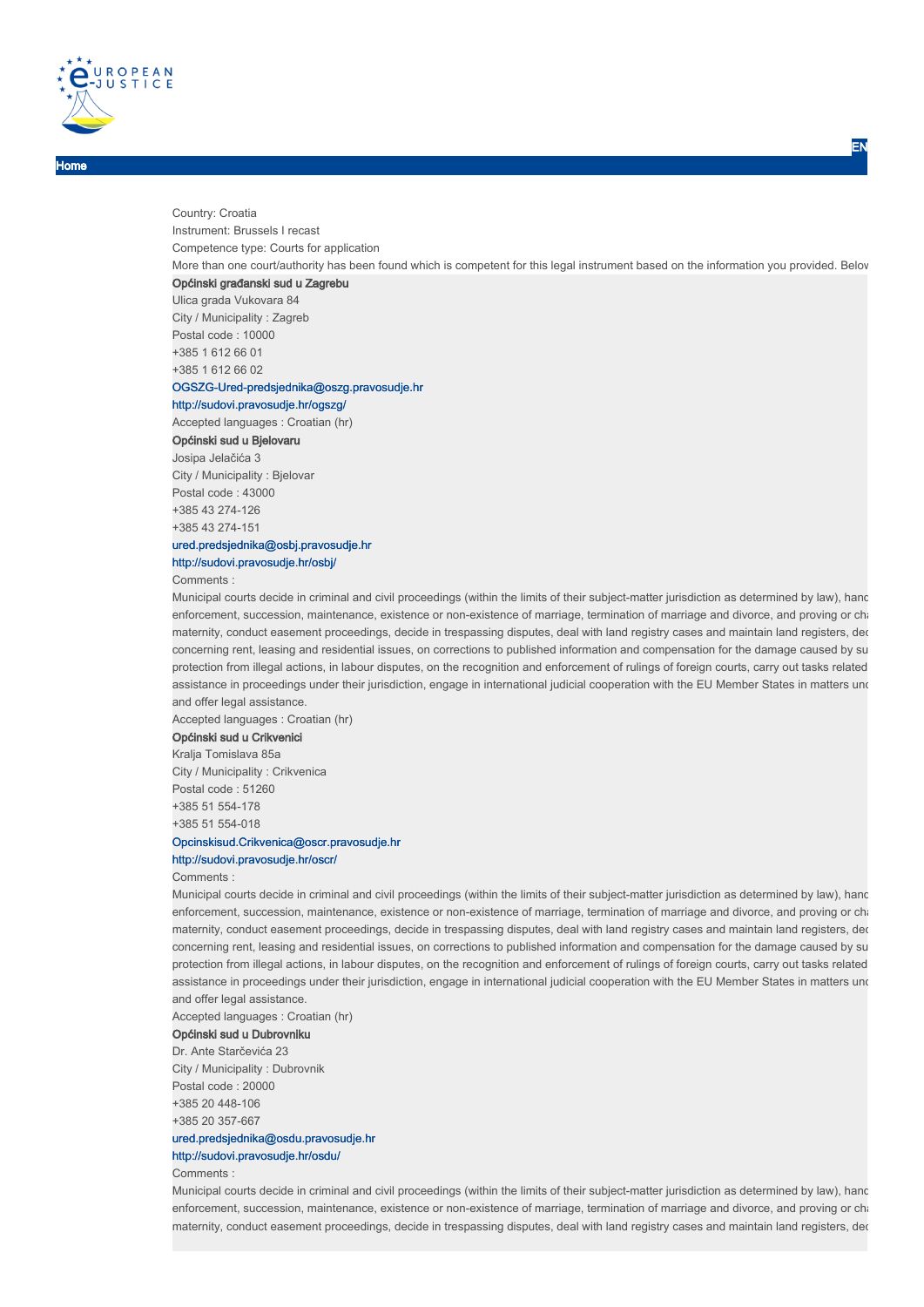Accepted languages : Croatian (hr)

# Općinski sud u Gospiću

Trg Alojzije Stepinca 3 City / Municipality : Gospić Postal code : 53000 +385 53 558-882 +385 53 572-424

## opcinski.sud@osgs.pravosudje.hr

## http://sudovi.pravosudje.hr/OSGS/

#### Comments :

Municipal courts decide in criminal and civil proceedings (within the limits of their subject-matter jurisdiction as determined by law), hand enforcement, succession, maintenance, existence or non-existence of marriage, termination of marriage and divorce, and proving or cha maternity, conduct easement proceedings, decide in trespassing disputes, deal with land registry cases and maintain land registers, ded concerning rent, leasing and residential issues, on corrections to published information and compensation for the damage caused by su protection from illegal actions, in labour disputes, on the recognition and enforcement of rulings of foreign courts, carry out tasks related assistance in proceedings under their jurisdiction, engage in international judicial cooperation with the EU Member States in matters und and offer legal assistance.

Accepted languages : Croatian (hr)

#### Općinski sud u Karlovcu

Trg hrvatskih branitelja 1 City / Municipality : Karlovac Postal code : 47000 +385 47 606-236 +385 47 415-310 ured.predsjednika@oska.pravosudje.hr

# http://sudovi.pravosudje.hr/oska/

Comments :

Municipal courts decide in criminal and civil proceedings (within the limits of their subject-matter jurisdiction as determined by law), hand enforcement, succession, maintenance, existence or non-existence of marriage, termination of marriage and divorce, and proving or chari maternity, conduct easement proceedings, decide in trespassing disputes, deal with land registry cases and maintain land registers, ded concerning rent, leasing and residential issues, on corrections to published information and compensation for the damage caused by su protection from illegal actions, in labour disputes, on the recognition and enforcement of rulings of foreign courts, carry out tasks related assistance in proceedings under their jurisdiction, engage in international judicial cooperation with the EU Member States in matters und and offer legal assistance.

Accepted languages : Croatian (hr)

#### Općinski sud u Koprivnici

Hrvatske državnosti 5 City / Municipality : Koprivnica Postal code : 48000 +385 48 240-360 +385 48 622-006 ured.predsjednika@oskc.pravosudje.hr

# http://sudovi.pravosudje.hr/oskp/

#### Comments :

Municipal courts decide in criminal and civil proceedings (within the limits of their subject-matter jurisdiction as determined by law), hand enforcement, succession, maintenance, existence or non-existence of marriage, termination of marriage and divorce, and proving or chari maternity, conduct easement proceedings, decide in trespassing disputes, deal with land registry cases and maintain land registers, dec concerning rent, leasing and residential issues, on corrections to published information and compensation for the damage caused by su protection from illegal actions, in labour disputes, on the recognition and enforcement of rulings of foreign courts, carry out tasks related assistance in proceedings under their jurisdiction, engage in international judicial cooperation with the EU Member States in matters und and offer legal assistance.

Accepted languages : Croatian (hr)

## Općinski sud u Kutini

Hrvatskih branitelja 1 City / Municipality : Kutina Postal code : 44320 +385 44 691-200 +385 44 680-996 ured.predsjednika@osku.pravosudje.hr

# http://sudovi.pravosudje.hr/OSKT/

Comments :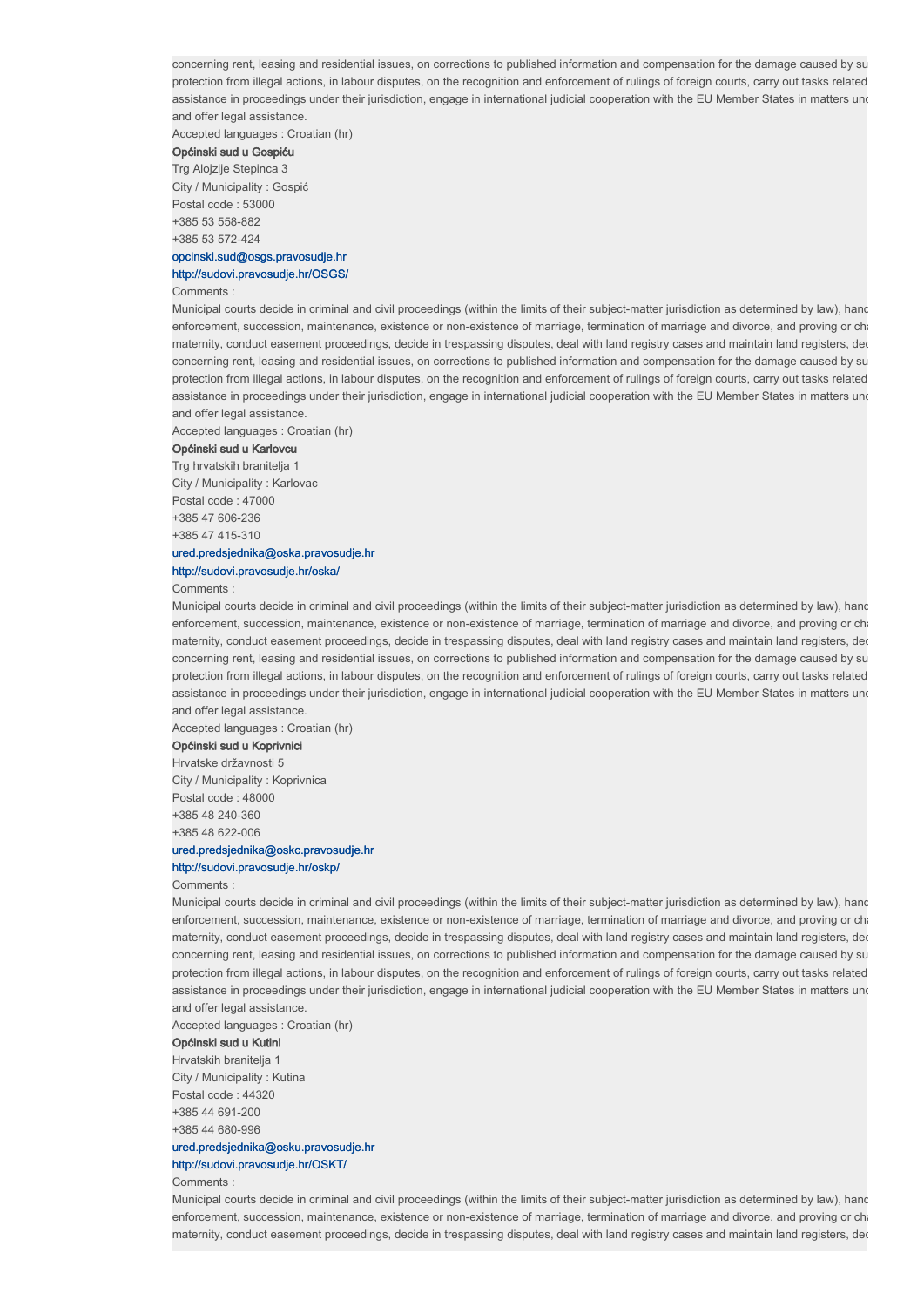Accepted languages : Croatian (hr)

## Općinski sud u Makarskoj

Kralja Petra Krešimira IV br. 2 City / Municipality : Makarska Postal code : 21300 +385 21 695-340 +385 21 695-358 ured.predsjednika@osma.pravosudje.hr

## http://sudovi.pravosudje.hr/osmk/

#### Comments :

Municipal courts decide in criminal and civil proceedings (within the limits of their subject-matter jurisdiction as determined by law), hand enforcement, succession, maintenance, existence or non-existence of marriage, termination of marriage and divorce, and proving or cha maternity, conduct easement proceedings, decide in trespassing disputes, deal with land registry cases and maintain land registers, ded concerning rent, leasing and residential issues, on corrections to published information and compensation for the damage caused by su protection from illegal actions, in labour disputes, on the recognition and enforcement of rulings of foreign courts, carry out tasks related assistance in proceedings under their jurisdiction, engage in international judicial cooperation with the EU Member States in matters und and offer legal assistance.

Accepted languages : Croatian (hr)

#### Općinski sud u Metkoviću

Andrije Hebranga 9 City / Municipality : Metković Postal code : 20350 +385 20 642-657 +385 20 642 663

# ured.predsjednika@osme.pravosudje.hr

# http://sudovi.pravosudje.hr/osmet/

Comments :

Municipal courts decide in criminal and civil proceedings (within the limits of their subject-matter jurisdiction as determined by law), hand enforcement, succession, maintenance, existence or non-existence of marriage, termination of marriage and divorce, and proving or chari maternity, conduct easement proceedings, decide in trespassing disputes, deal with land registry cases and maintain land registers, ded concerning rent, leasing and residential issues, on corrections to published information and compensation for the damage caused by su protection from illegal actions, in labour disputes, on the recognition and enforcement of rulings of foreign courts, carry out tasks related assistance in proceedings under their jurisdiction, engage in international judicial cooperation with the EU Member States in matters und and offer legal assistance.

Accepted languages : Croatian (hr)

## Općinski sud u Novom Zagrebu

Turinina 3 City / Municipality : Zagreb Postal code : 10010 +385 1 2356 860 +385 1 2356 882 ured.predsjednika@osnzg.pravosudje.hr

#### http://sudovi.pravosudje.hr/OSNZG/

#### Comments :

Municipal courts decide in criminal and civil proceedings (within the limits of their subject-matter jurisdiction as determined by law), hand enforcement, succession, maintenance, existence or non-existence of marriage, termination of marriage and divorce, and proving or chari maternity, conduct easement proceedings, decide in trespassing disputes, deal with land registry cases and maintain land registers, dec concerning rent, leasing and residential issues, on corrections to published information and compensation for the damage caused by su protection from illegal actions, in labour disputes, on the recognition and enforcement of rulings of foreign courts, carry out tasks related assistance in proceedings under their jurisdiction, engage in international judicial cooperation with the EU Member States in matters und and offer legal assistance.

Accepted languages : Croatian (hr)

## Općinski sud u Osijeku

Europska avenija 7 City / Municipality : Osijek Postal code : 31000 +385 31 228-411 +385 31 202-419 ured.predsjednika@osos.pravosudje.hr

# http://sudovi.pravosudje.hr/osos/

Comments :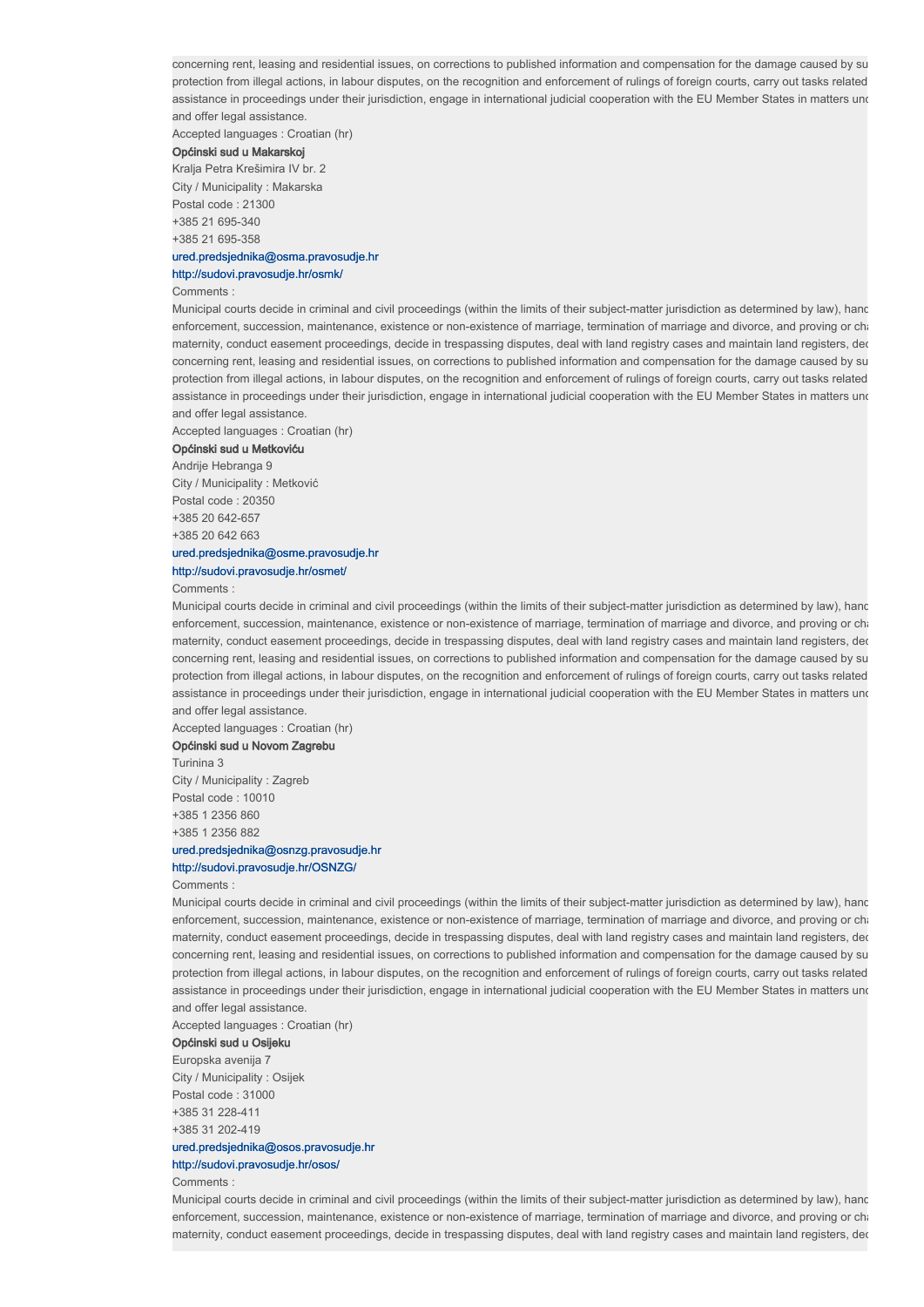Accepted languages : Croatian (hr)

# Općinski sud u Pazinu

Franjevačke stube 2 City / Municipality : Pazin Postal code : 52000 +385 52 619-100 +385 52 619-107

## ured.predsjednika@ospa.pravosudje.hr

#### http://sudovi.pravosudje.hr/OSPZ/

#### Comments :

Municipal courts decide in criminal and civil proceedings (within the limits of their subject-matter jurisdiction as determined by law), hand enforcement, succession, maintenance, existence or non-existence of marriage, termination of marriage and divorce, and proving or cha maternity, conduct easement proceedings, decide in trespassing disputes, deal with land registry cases and maintain land registers, ded concerning rent, leasing and residential issues, on corrections to published information and compensation for the damage caused by su protection from illegal actions, in labour disputes, on the recognition and enforcement of rulings of foreign courts, carry out tasks related assistance in proceedings under their jurisdiction, engage in international judicial cooperation with the EU Member States in matters und and offer legal assistance.

Accepted languages : Croatian (hr)

#### Općinski sud u Puli-Pola

Kranjčevićeva 8 City / Municipality : Pula-Pola Postal code : 52100 +385 52 377-606 +385 52 210-237 predsjednistvo@ospu.pravosudje.hr

# http://sudovi.pravosudje.hr/ospu/

Comments :

Municipal courts decide in criminal and civil proceedings (within the limits of their subject-matter jurisdiction as determined by law), hand enforcement, succession, maintenance, existence or non-existence of marriage, termination of marriage and divorce, and proving or chari maternity, conduct easement proceedings, decide in trespassing disputes, deal with land registry cases and maintain land registers, ded concerning rent, leasing and residential issues, on corrections to published information and compensation for the damage caused by su protection from illegal actions, in labour disputes, on the recognition and enforcement of rulings of foreign courts, carry out tasks related assistance in proceedings under their jurisdiction, engage in international judicial cooperation with the EU Member States in matters und and offer legal assistance.

Accepted languages : Croatian (hr)

#### Općinski sud u Rijeci

Žrtava fašizma 7 City / Municipality : Rijeka Postal code : 51000 +385 51 355-617 +385 51 213-110 ured.predsjednika@osri.pravosudje.hr

# http://sudovi.pravosudje.hr/osri/

Comments :

Municipal courts decide in criminal and civil proceedings (within the limits of their subject-matter jurisdiction as determined by law), hand enforcement, succession, maintenance, existence or non-existence of marriage, termination of marriage and divorce, and proving or chari maternity, conduct easement proceedings, decide in trespassing disputes, deal with land registry cases and maintain land registers, dec concerning rent, leasing and residential issues, on corrections to published information and compensation for the damage caused by su protection from illegal actions, in labour disputes, on the recognition and enforcement of rulings of foreign courts, carry out tasks related assistance in proceedings under their jurisdiction, engage in international judicial cooperation with the EU Member States in matters und and offer legal assistance.

Accepted languages : Croatian (hr)

## Općinski sud u Sesvetama

Industrijska cesta 15 City / Municipality : Sesvete Postal code : 10360 +385 1 2040 244 +385 1 2006 977

## ured.predsjednika@ossv.pravosudje.hr http://sudovi.pravosudje.hr/OGSZGSSSE/

Comments :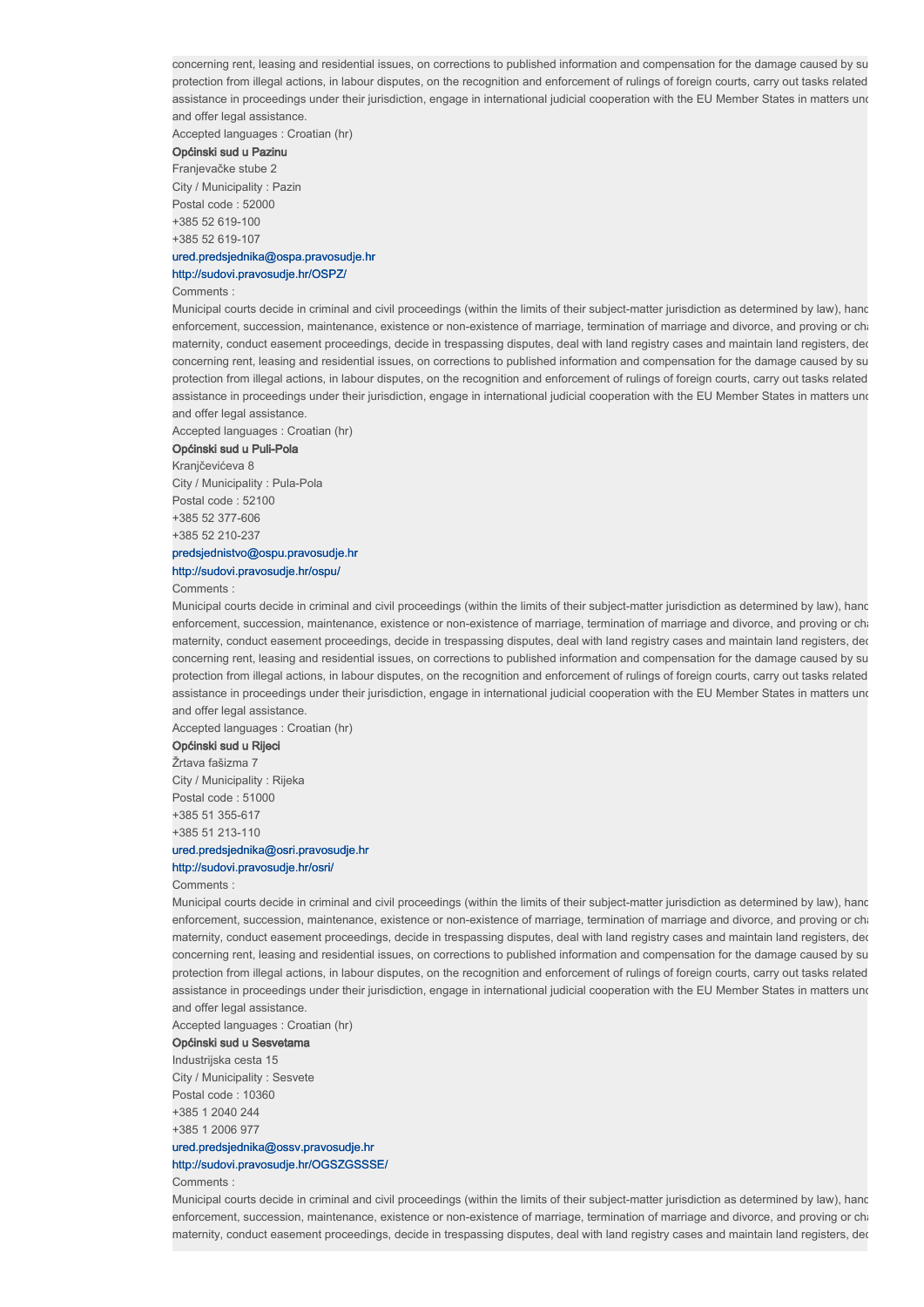Accepted languages : Croatian (hr)

## Općinski sud u Sisku

Trg Ljudevita Posavskog 5 p.p.936 City / Municipality : Sisak Postal code : 44000 +385 44 525-700 +385 44 522-923

## ured.predsjednika@ossk.pravosudje.hr

#### http://sudovi.pravosudje.hr/ossi/

#### Comments :

Municipal courts decide in criminal and civil proceedings (within the limits of their subject-matter jurisdiction as determined by law), hand enforcement, succession, maintenance, existence or non-existence of marriage, termination of marriage and divorce, and proving or cha maternity, conduct easement proceedings, decide in trespassing disputes, deal with land registry cases and maintain land registers, ded concerning rent, leasing and residential issues, on corrections to published information and compensation for the damage caused by su protection from illegal actions, in labour disputes, on the recognition and enforcement of rulings of foreign courts, carry out tasks related assistance in proceedings under their jurisdiction, engage in international judicial cooperation with the EU Member States in matters und and offer legal assistance.

Accepted languages : Croatian (hr)

#### Općinski sud u Slavonskom Brodu

Trg pobjede 13 City / Municipality : Slavonski Brod Postal code : 35000 +385 35 217-400 +385 35 410-296 ured.predsjednika@ossb.pravosudje.hr

# http://sudovi.pravosudje.hr/OSSB/

Comments :

Municipal courts decide in criminal and civil proceedings (within the limits of their subject-matter jurisdiction as determined by law), hand enforcement, succession, maintenance, existence or non-existence of marriage, termination of marriage and divorce, and proving or chari maternity, conduct easement proceedings, decide in trespassing disputes, deal with land registry cases and maintain land registers, ded concerning rent, leasing and residential issues, on corrections to published information and compensation for the damage caused by su protection from illegal actions, in labour disputes, on the recognition and enforcement of rulings of foreign courts, carry out tasks related assistance in proceedings under their jurisdiction, engage in international judicial cooperation with the EU Member States in matters und and offer legal assistance.

Accepted languages : Croatian (hr)

#### Općinski sud u Splitu

Ex vojarna Sv. Križ, Dračevac City / Municipality : Split Postal code : 21000 +385 21 755-710 +385 21 755-762 opcinskisud.Split@pravosudje.hr

# http://sudovi.pravosudje.hr/osst/

## Comments :

Municipal courts decide in criminal and civil proceedings (within the limits of their subject-matter jurisdiction as determined by law), hand enforcement, succession, maintenance, existence or non-existence of marriage, termination of marriage and divorce, and proving or chari maternity, conduct easement proceedings, decide in trespassing disputes, deal with land registry cases and maintain land registers, dec concerning rent, leasing and residential issues, on corrections to published information and compensation for the damage caused by su protection from illegal actions, in labour disputes, on the recognition and enforcement of rulings of foreign courts, carry out tasks related assistance in proceedings under their jurisdiction, engage in international judicial cooperation with the EU Member States in matters und and offer legal assistance.

Accepted languages : Croatian (hr)

## Općinski sud u Varaždinu

Braće Radića 2 City / Municipality : Varaždin Postal code : 42000 +385 42 401-831 +385 42 312-563 ured.predsjednika@osvz.pravosudje.hr

# http://sudovi.pravosudje.hr/osvz/

Comments :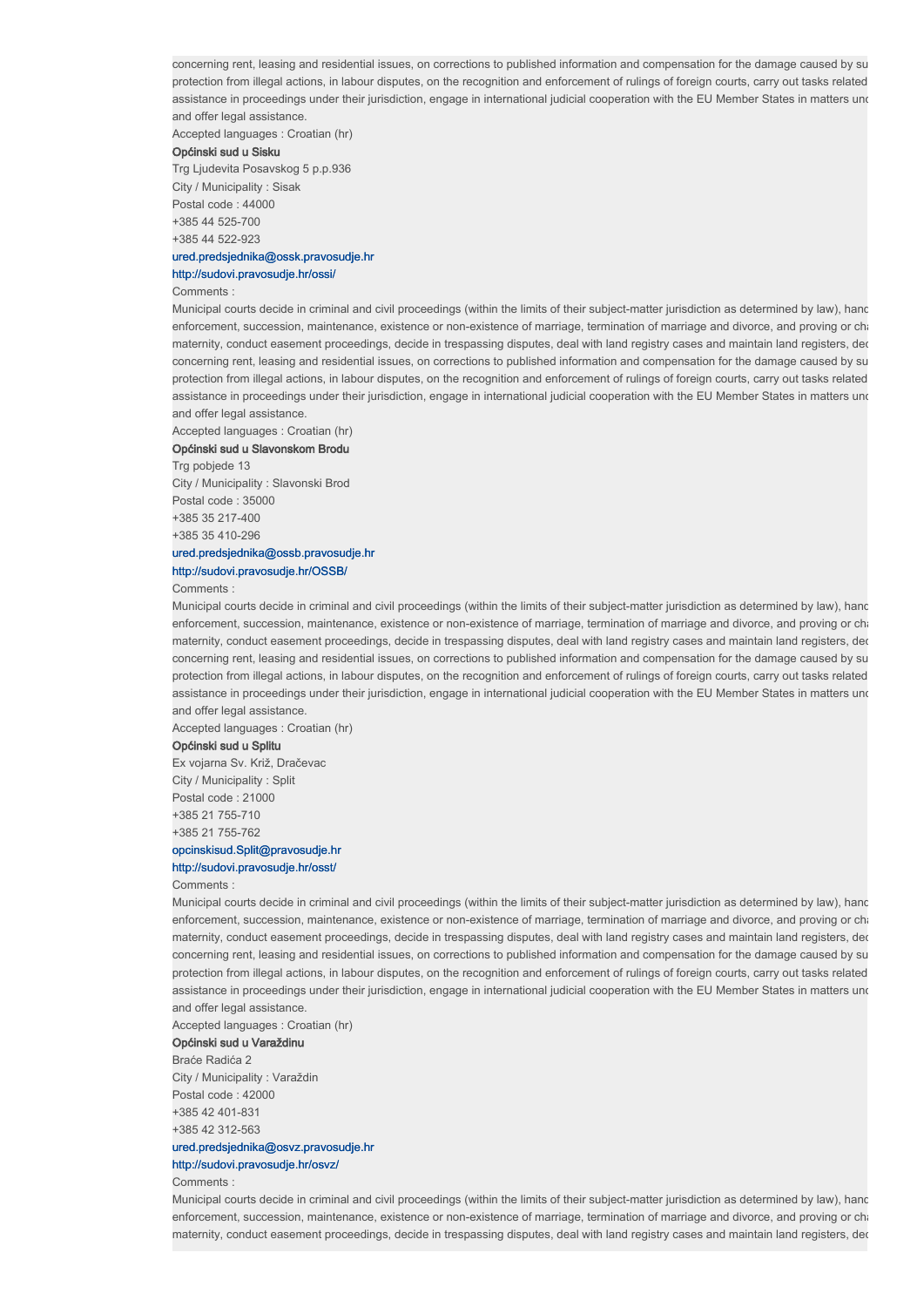Accepted languages : Croatian (hr)

# Općinski sud u Velikoj Gorici

Trga Kralja Tomislava 36 City / Municipality : Velika Gorica Postal code : 10410 +385 1 626 95 00 +385 1 626 00 47

#### osvg@osvg.pravosudje.hr http://sudovi.pravosudje.hr/osvg/

#### Comments :

Municipal courts decide in criminal and civil proceedings (within the limits of their subject-matter jurisdiction as determined by law), hand enforcement, succession, maintenance, existence or non-existence of marriage, termination of marriage and divorce, and proving or cha maternity, conduct easement proceedings, decide in trespassing disputes, deal with land registry cases and maintain land registers, ded concerning rent, leasing and residential issues, on corrections to published information and compensation for the damage caused by su protection from illegal actions, in labour disputes, on the recognition and enforcement of rulings of foreign courts, carry out tasks related assistance in proceedings under their jurisdiction, engage in international judicial cooperation with the EU Member States in matters und and offer legal assistance.

Accepted languages : Croatian (hr)

#### Općinski sud u Vinkovcima

Trg bana Josipa Šokčevića 17 City / Municipality : Vinkovci

Postal code : 32100

Comments :

Municipal courts decide in criminal and civil proceedings (within the limits of their subject-matter jurisdiction as determined by law), hand enforcement, succession, maintenance, existence or non-existence of marriage, termination of marriage and divorce, and proving or cha maternity, conduct easement proceedings, decide in trespassing disputes, deal with land registry cases and maintain land registers, ded concerning rent, leasing and residential issues, on corrections to published information and compensation for the damage caused by su protection from illegal actions, in labour disputes, on the recognition and enforcement of rulings of foreign courts, carry out tasks related assistance in proceedings under their jurisdiction, engage in international judicial cooperation with the EU Member States in matters und and offer legal assistance.

Accepted languages : Croatian (hr)

# Općinski sud u Virovitici

Tomaša Masaryka 8 City / Municipality : Virovitica Postal code : 33000 +385 33 840-900 +385 33 840-930

## ured.predsjednika@osvr.pravosudje.hr

## http://sudovi.pravosudje.hr/osvt/

Comments :

Municipal courts decide in criminal and civil proceedings (within the limits of their subject-matter jurisdiction as determined by law), hand enforcement, succession, maintenance, existence or non-existence of marriage, termination of marriage and divorce, and proving or chari maternity, conduct easement proceedings, decide in trespassing disputes, deal with land registry cases and maintain land registers, dec concerning rent, leasing and residential issues, on corrections to published information and compensation for the damage caused by su protection from illegal actions, in labour disputes, on the recognition and enforcement of rulings of foreign courts, carry out tasks related assistance in proceedings under their jurisdiction, engage in international judicial cooperation with the EU Member States in matters und and offer legal assistance.

Accepted languages : Croatian (hr)

## Općinski sud u Vukovaru

Županijska 31 City / Municipality : Vukovar Postal code : 32000 +385 32 451-602 +385 32 451-645

# ured.predsjednika@osvu.pravosudje.hr

## http://sudovi.pravosudje.hr/osvu/

### Comments :

Municipal courts decide in criminal and civil proceedings (within the limits of their subject-matter jurisdiction as determined by law), hand enforcement, succession, maintenance, existence or non-existence of marriage, termination of marriage and divorce, and proving or cha maternity, conduct easement proceedings, decide in trespassing disputes, deal with land registry cases and maintain land registers, der concerning rent, leasing and residential issues, on corrections to published information and compensation for the damage caused by su protection from illegal actions, in labour disputes, on the recognition and enforcement of rulings of foreign courts, carry out tasks related assistance in proceedings under their jurisdiction, engage in international judicial cooperation with the EU Member States in matters und and offer legal assistance.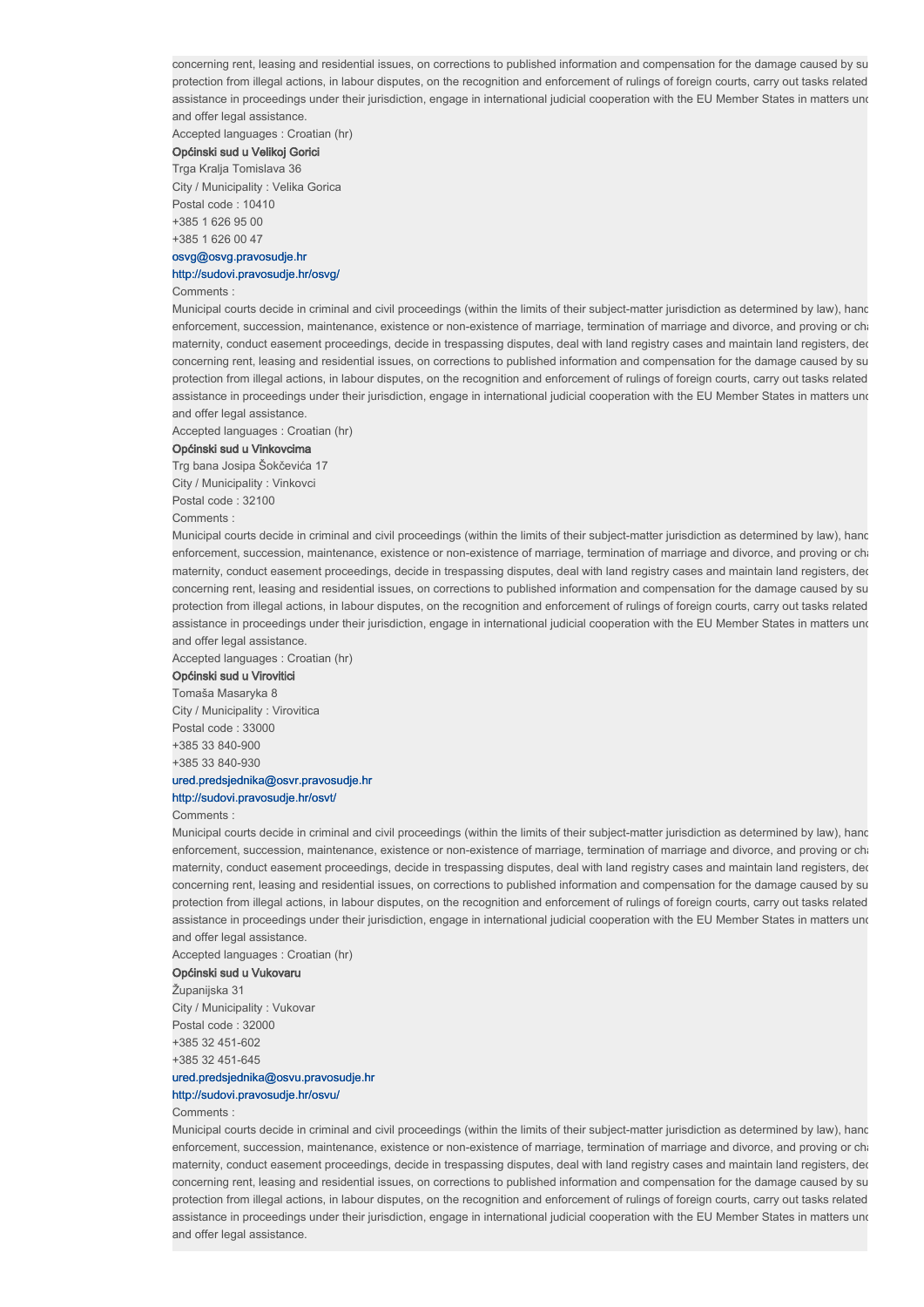Accepted languages : Croatian (hr)

Općinski sud u Zadru

Ulica plemića Borelli 9 City / Municipality : Zadar Postal code : 23000 +385 23 309-942 +385 23 213-196

## ured.predsjednika@oszd.pravosudje.hr http://sudovi.pravosudje.hr/oszd/

Comments :

Municipal courts decide in criminal and civil proceedings (within the limits of their subject-matter jurisdiction as determined by law), hand enforcement, succession, maintenance, existence or non-existence of marriage, termination of marriage and divorce, and proving or cha maternity, conduct easement proceedings, decide in trespassing disputes, deal with land registry cases and maintain land registers, der concerning rent, leasing and residential issues, on corrections to published information and compensation for the damage caused by su protection from illegal actions, in labour disputes, on the recognition and enforcement of rulings of foreign courts, carry out tasks related assistance in proceedings under their jurisdiction, engage in international judicial cooperation with the EU Member States in matters und and offer legal assistance.

Accepted languages : Croatian (hr)

Općinski sud u Zlataru Trg slobode 14a

City / Municipality : Zlatar Postal code : 49250 +385 49 426-857 +385 49 466-827

## ured.predsjednika@oszl.pravosudje.hr http://sudovi.pravosudje.hr/oszl/

Comments :

Municipal courts decide in criminal and civil proceedings (within the limits of their subject-matter jurisdiction as determined by law), hand enforcement, succession, maintenance, existence or non-existence of marriage, termination of marriage and divorce, and proving or cha maternity, conduct easement proceedings, decide in trespassing disputes, deal with land registry cases and maintain land registers, dec concerning rent, leasing and residential issues, on corrections to published information and compensation for the damage caused by su protection from illegal actions, in labour disputes, on the recognition and enforcement of rulings of foreign courts, carry out tasks related assistance in proceedings under their jurisdiction, engage in international judicial cooperation with the EU Member States in matters und and offer legal assistance.

Accepted languages : Croatian (hr)

## Općinski sud u Čakovcu

Ruđera Boškovića 18 City / Municipality : Čakovec Postal code : 40000 +385 40 379-613 +385 40 379-686

# ured.predsjednika@osck.pravosudje.hr

http://sudovi.pravosudje.hr/OSCK/

Comments :

Municipal courts decide in criminal and civil proceedings (within the limits of their subject-matter jurisdiction as determined by law), hand enforcement, succession, maintenance, existence or non-existence of marriage, termination of marriage and divorce, and proving or chari maternity, conduct easement proceedings, decide in trespassing disputes, deal with land registry cases and maintain land registers, dec concerning rent, leasing and residential issues, on corrections to published information and compensation for the damage caused by su protection from illegal actions, in labour disputes, on the recognition and enforcement of rulings of foreign courts, carry out tasks related assistance in proceedings under their jurisdiction, engage in international judicial cooperation with the EU Member States in matters und and offer legal assistance.

Accepted languages : Croatian (hr)

## Općinski sud u Đakovu

Trg dr. Franje Tuđmana 2 City / Municipality : Đakovo Postal code : 31400 +385 31 840-120 +385 31 840-125

## ured.predsjednika@osdk.pravosudje.hr

Comments :

Municipal courts decide in criminal and civil proceedings (within the limits of their subject-matter jurisdiction as determined by law), hand enforcement, succession, maintenance, existence or non-existence of marriage, termination of marriage and divorce, and proving or cha maternity, conduct easement proceedings, decide in trespassing disputes, deal with land registry cases and maintain land registers, der concerning rent, leasing and residential issues, on corrections to published information and compensation for the damage caused by su protection from illegal actions, in labour disputes, on the recognition and enforcement of rulings of foreign courts, carry out tasks related assistance in proceedings under their jurisdiction, engage in international judicial cooperation with the EU Member States in matters und and offer legal assistance.

Accepted languages : Croatian (hr)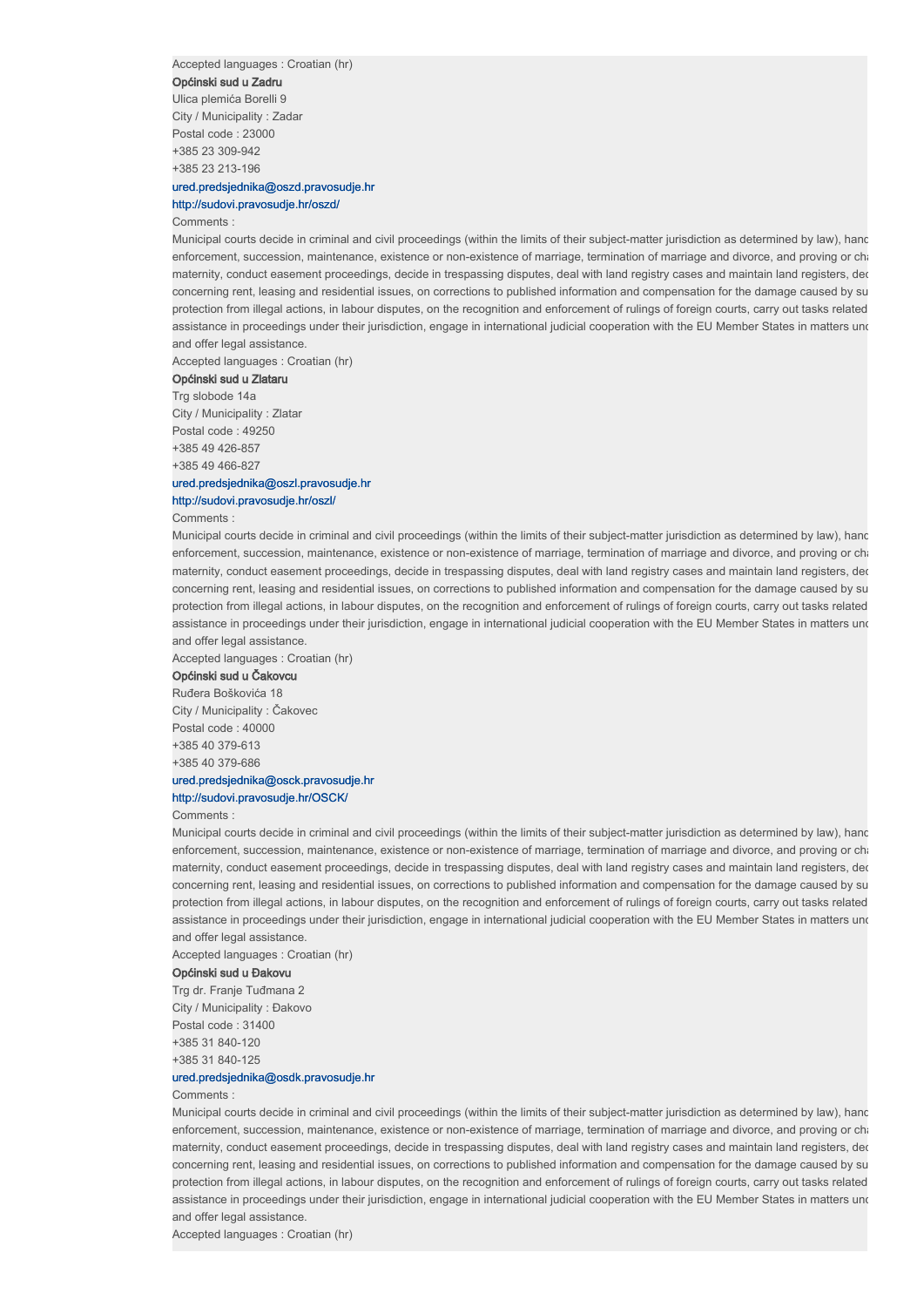#### Općinski sud u Šibeniku

Stjepana Radića 81 City / Municipality : Šibenik Postal code : 22000 +385 22 209-101 +385 22 212-894

## ured.predsjednika@ossi.pravosudje.hr http://sudovi.pravosudje.hr/ossib/

Comments :

Municipal courts decide in criminal and civil proceedings (within the limits of their subject-matter jurisdiction as determined by law), hand enforcement, succession, maintenance, existence or non-existence of marriage, termination of marriage and divorce, and proving or cha maternity, conduct easement proceedings, decide in trespassing disputes, deal with land registry cases and maintain land registers, der concerning rent, leasing and residential issues, on corrections to published information and compensation for the damage caused by su protection from illegal actions, in labour disputes, on the recognition and enforcement of rulings of foreign courts, carry out tasks related assistance in proceedings under their jurisdiction, engage in international judicial cooperation with the EU Member States in matters und and offer legal assistance

Accepted languages : Croatian (hr)

#### Trgovački sud u Bjelovaru

Šetalište dr. Ivše Lebovića 42 City / Municipality : Bjelovar Postal code : 43000 +385 43 244-408 +385 43 221-574

## ured.predsjednika@tsbj.pravosudje.hr http://sudovi.pravosudje.hr/tsbj/

#### Comments :

Commercial courts handle disputes among legal persons, and between legal persons and freelancers, including sole traders, disputes a including sole traders, if the disputes pertain to their business activities, disputes arising during the establishment, operation and closing disputes on partnership rules and rights in a company, disputes, between partners in a company and between the partners and the com company management and leadership and the rights and obligations of partners relative to their position in the company, disputes involving being liquidated (irrespective of the identity of the other party), and all liquidation-related disputes, disputes concerning ships and navigation at any sea and navigation at any sea and in sea and in sea and in sea and i inland waterways, disputes under shipping law (shipping disputes), disputes involving aircraft and disputes under aviation law, disputes protection and use of industrial property, copyright and related rights and other intellectual property rights, inventions, technological advancements and vanishing and vanishing and vanishing and vanishing and vanishing a companies, disputes concerning unfair competition, monopoly agreements and threats to the equal footing of the Republic of Croatia in handle registration-related matters and maintain court registers, decide on non-contentious matters laid down by the Companies Act, ca for the recognition of foreign court judgments and arbitration awards in commercial disputes, carry out tasks related to international legal adducing evidence in commercial matters and other tasks as provided for by law.

Accepted languages : Croatian (hr)

## Trgovački sud u Dubrovniku

Dr. Ante Starčevića 23 City / Municipality : Dubrovnik Postal code : 20000 +385 20 358-460 +385 20 357-737

## ured.predsjednika@tsdu.pravosudje.hr

## http://sudovi.pravosudje.hr/TSDU/

### Comments :

Commercial courts handle disputes among legal persons, and between legal persons and freelancers, including sole traders, disputes a including sole traders, if the disputes pertain to their business activities, disputes arising during the establishment, operation and closing disputes on partnership rules and rights in a company, disputes, between partners in a company and between the partners and the com company management and leadership and the rights and obligations of partners relative to their position in the company, disputes involved being liquidated (irrespective of the identity of the other party), and all liquidation-related disputes, disputes concerning ships and navigation at any sea and navigation at sea and navigation at any sea and in sea and i inland waterways, disputes under shipping law (shipping disputes), disputes involving aircraft and disputes under aviation law, disputes protection and use of industrial property, copyright and related rights and other intellectual property rights, inventions, technological advi companies, disputes concerning unfair competition, monopoly agreements and threats to the equal footing of the Republic of Croatia in handle registration-related matters and maintain court registers, decide on non-contentious matters laid down by the Companies Act, car for the recognition of foreign court judgments and arbitration awards in commercial disputes, carry out tasks related to international lega adducing evidence in commercial matters and other tasks as provided for by law.

Accepted languages : Croatian (hr)

# Trgovački sud u Osijeku

Zagrebačka ulica 2 City / Municipality : Osijek Postal code : 31000 +385 31 207-600, +385 31 285-589 +385 31 207-500, +385 31 207-600 ured.predsjednika@tsos.pravosudje.hr http://sudovi.pravosudje.hr/tsos/ Comments :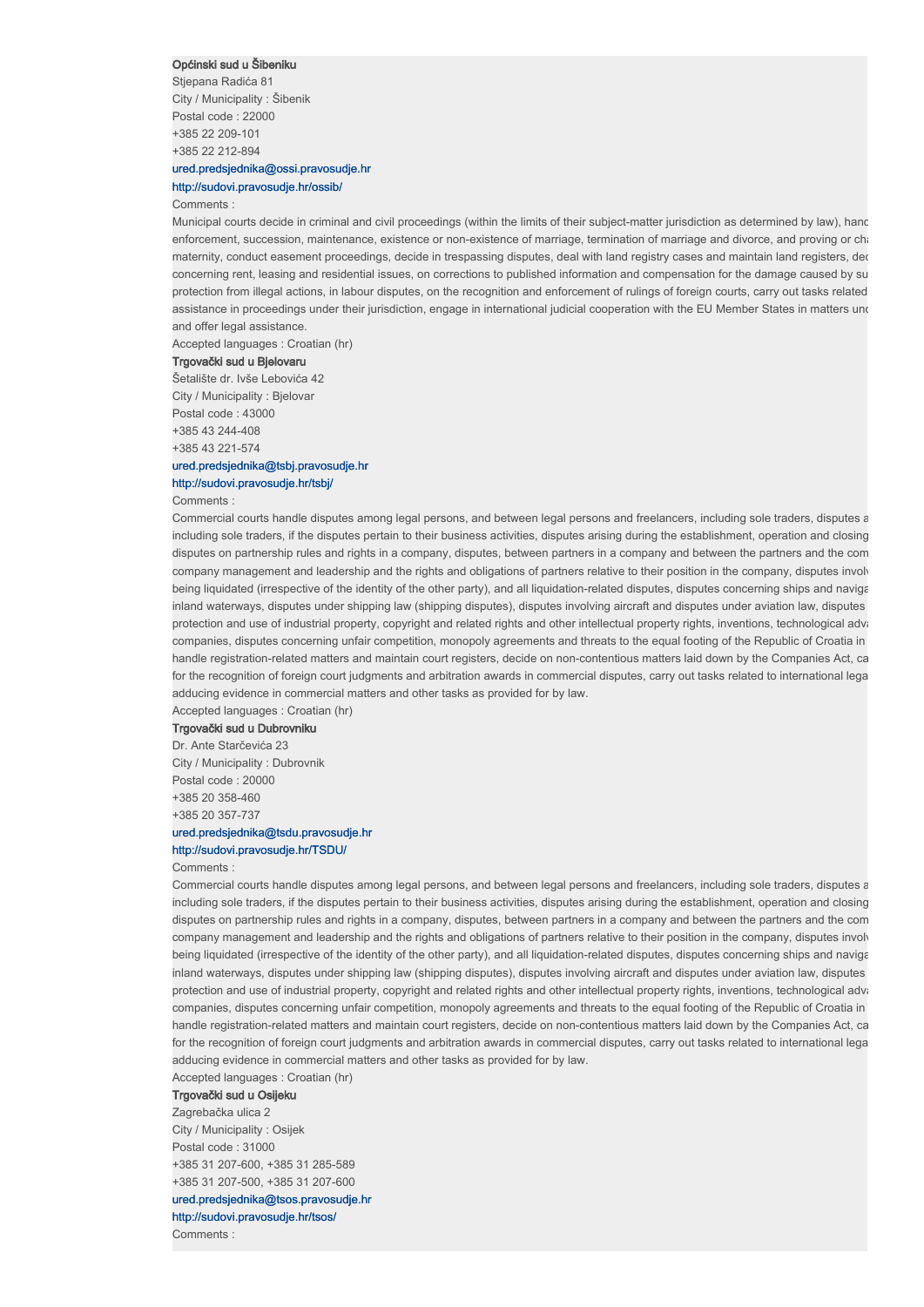Commercial courts handle disputes among legal persons, and between legal persons and freelancers, including sole traders, disputes a including sole traders, if the disputes pertain to their business activities, disputes arising during the establishment, operation and closing disputes on partnership rules and rights in a company, disputes, between partners in a company and between the partners and the com company management and leadership and the rights and obligations of partners relative to their position in the company, disputes involving being liquidated (irrespective of the identity of the other party), and all liquidation-related disputes, disputes concerning ships and navigationinland waterways, disputes under shipping law (shipping disputes), disputes involving aircraft and disputes under aviation law, disputes protection and use of industrial property, copyright and related rights and other intellectual property rights, inventions, technological advancements and variations and variations and variations and variations and variati companies, disputes concerning unfair competition, monopoly agreements and threats to the equal footing of the Republic of Croatia in handle registration-related matters and maintain court registers, decide on non-contentious matters laid down by the Companies Act, ca for the recognition of foreign court judgments and arbitration awards in commercial disputes, carry out tasks related to international lega adducing evidence in commercial matters and other tasks as provided for by law.

Accepted languages : Croatian (hr)

## Trgovački sud u Pazinu

Dršćevka 1

City / Municipality : Pazin Postal code : 52000 +385 52 619 900 +385 52 619 910

## ured.predsjednika@tspa.pravosudje.hr

# http://sudovi.pravosudje.hr/tspz/

## Comments :

Commercial courts handle disputes among legal persons, and between legal persons and freelancers, including sole traders, disputes a including sole traders, if the disputes pertain to their business activities, disputes arising during the establishment, operation and closing disputes on partnership rules and rights in a company, disputes, between partners in a company and between the partners and the com company management and leadership and the rights and obligations of partners relative to their position in the company, disputes involv being liquidated (irrespective of the identity of the other party), and all liquidation-related disputes, disputes concerning ships and navigation at and interest and interest and interest and interest and interest and int inland waterways, disputes under shipping law (shipping disputes), disputes involving aircraft and disputes under aviation law, disputes protection and use of industrial property, copyright and related rights and other intellectual property rights, inventions, technological advancements and variations and variations and variations and variations and variati companies, disputes concerning unfair competition, monopoly agreements and threats to the equal footing of the Republic of Croatia in handle registration-related matters and maintain court registers, decide on non-contentious matters laid down by the Companies Act, ca for the recognition of foreign court judgments and arbitration awards in commercial disputes, carry out tasks related to international legal adducing evidence in commercial matters and other tasks as provided for by law.

Accepted languages : Croatian (hr)

## Trgovački sud u Rijeci

Zadarska 1. i 3. City / Municipality : Rijeka Postal code : 51000 +385 51 660-200 +385 51 660-260 ured.predsjednika@tsri.pravosudje.hr

# http://sudovi.pravosudje.hr/tsri/

Comments :

Commercial courts handle disputes among legal persons, and between legal persons and freelancers, including sole traders, disputes a including sole traders, if the disputes pertain to their business activities, disputes arising during the establishment, operation and closing disputes on partnership rules and rights in a company, disputes, between partners in a company and between the partners and the com company management and leadership and the rights and obligations of partners relative to their position in the company, disputes involving being liquidated (irrespective of the identity of the other party), and all liquidation-related disputes, disputes concerning ships and navigation at any sea and navigation at any sea and in at sea and in sea and in sea an inland waterways, disputes under shipping law (shipping disputes), disputes involving aircraft and disputes under aviation law, disputes protection and use of industrial property, copyright and related rights and other intellectual property rights, inventions, technological advancements and variations and variations and variations and variations and variati companies, disputes concerning unfair competition, monopoly agreements and threats to the equal footing of the Republic of Croatia in handle registration-related matters and maintain court registers, decide on non-contentious matters laid down by the Companies Act, car for the recognition of foreign court judgments and arbitration awards in commercial disputes, carry out tasks related to international legal adducing evidence in commercial matters and other tasks as provided for by law.

Accepted languages : Croatian (hr)

## Trgovački sud u Splitu

Sukoišanska 6 City / Municipality : Split Postal code : 21000 +385 21 393-999 +385 21 481-242, +385 21 393-988

ured.predsjednika@tsst.pravosudje.hr

#### http://sudovi.pravosudje.hr/tssp/

#### Comments :

Commercial courts handle disputes among legal persons, and between legal persons and freelancers, including sole traders, disputes a including sole traders, if the disputes pertain to their business activities, disputes arising during the establishment, operation and closing disputes on partnership rules and rights in a company, disputes, between partners in a company and between the partners and the com company management and leadership and the rights and obligations of partners relative to their position in the company, disputes involved and that is that is that is expanded in that is a party that is a party that is invo being liquidated (irrespective of the identity of the other party), and all liquidation-related disputes, disputes concerning ships and navigation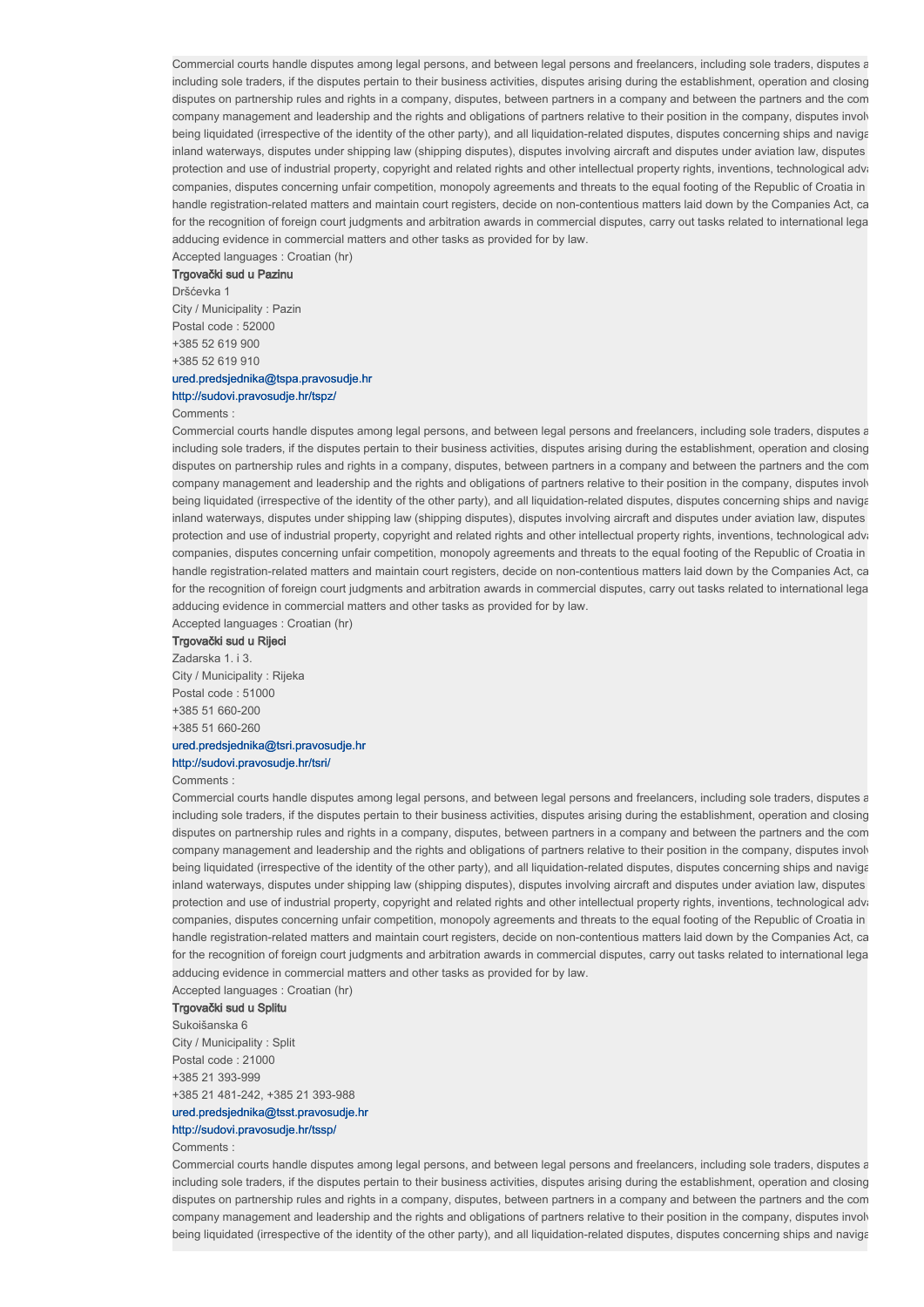inland waterways, disputes under shipping law (shipping disputes), disputes involving aircraft and disputes under aviation law, disputes protection and use of industrial property, copyright and related rights and other intellectual property rights, inventions, technological advancements and variations and variations and variations and variations and variati companies, disputes concerning unfair competition, monopoly agreements and threats to the equal footing of the Republic of Croatia in handle registration-related matters and maintain court registers, decide on non-contentious matters laid down by the Companies Act, ca for the recognition of foreign court judgments and arbitration awards in commercial disputes, carry out tasks related to international legal adducing evidence in commercial matters and other tasks as provided for by law.

Accepted languages : Croatian (hr) Trgovački sud u Varaždinu

Braće Radića 2

City / Municipality : Varaždin Postal code : 42000 +385 42 401-900 +385 42 214-743

## ured.predsjednika@tsvz.pravosudje.hr http://sudovi.pravosudje.hr/tsvz/

#### Comments :

Commercial courts handle disputes among legal persons, and between legal persons and freelancers, including sole traders, disputes a including sole traders, if the disputes pertain to their business activities, disputes arising during the establishment, operation and closing disputes on partnership rules and rights in a company, disputes, between partners in a company and between the partners and the com company management and leadership and the rights and obligations of partners relative to their position in the company, disputes involv being liquidated (irrespective of the identity of the other party), and all liquidation-related disputes, disputes concerning ships and navigation at and interest and interest and interest and interest and interest and int inland waterways, disputes under shipping law (shipping disputes), disputes involving aircraft and disputes under aviation law, disputes protection and use of industrial property, copyright and related rights and other intellectual property rights, inventions, technological advancements and variations and variations and variations and variations and variati companies, disputes concerning unfair competition, monopoly agreements and threats to the equal footing of the Republic of Croatia in handle registration-related matters and maintain court registers, decide on non-contentious matters laid down by the Companies Act, ca for the recognition of foreign court judgments and arbitration awards in commercial disputes, carry out tasks related to international lega adducing evidence in commercial matters and other tasks as provided for by law.

Accepted languages : Croatian (hr)

## Trgovački sud u Zadru

Ulica Franje Tuđmana 35 City / Municipality : Zadar Postal code : 23000 +385 23 292-000, +385 23 292-003 +385 23 292-055

# ured.predsjednika@tszd.pravosudje.hr

## http://sudovi.pravosudje.hr/tszd/

Comments :

Commercial courts handle disputes among legal persons, and between legal persons and freelancers, including sole traders, disputes a including sole traders, if the disputes pertain to their business activities, disputes arising during the establishment, operation and closing disputes on partnership rules and rights in a company, disputes, between partners in a company and between the partners and the com company management and leadership and the rights and obligations of partners relative to their position in the company, disputes involving being liquidated (irrespective of the identity of the other party), and all liquidation-related disputes, disputes concerning ships and navigation at any sea and navigation at any sea and in at sea and in sea and in sea an inland waterways, disputes under shipping law (shipping disputes), disputes involving aircraft and disputes under aviation law, disputes protection and use of industrial property, copyright and related rights and other intellectual property rights, inventions, technological advancements and variations and variations and variations and variations and variati companies, disputes concerning unfair competition, monopoly agreements and threats to the equal footing of the Republic of Croatia in handle registration-related matters and maintain court registers, decide on non-contentious matters laid down by the Companies Act, ca for the recognition of foreign court judgments and arbitration awards in commercial disputes, carry out tasks related to international legal adducing evidence in commercial matters and other tasks as provided for by law.

Accepted languages : Croatian (hr)

# Trgovački sud u Zagrebu

Amruševa 2/II City / Municipality : Zagreb Postal code : 10000 +385 1 489 72 22 +385 1 492 08 71

## ured.predsjednika@tszg.pravosudje.hr

# http://www.tszg.hr/

## Comments :

Commercial courts handle disputes among legal persons, and between legal persons and freelancers, including sole traders, disputes a including sole traders, if the disputes pertain to their business activities, disputes arising during the establishment, operation and closing disputes on partnership rules and rights in a company, disputes, between partners in a company and between the partners and the com company management and leadership and the rights and obligations of partners relative to their position in the company, disputes involving being liquidated (irrespective of the identity of the other party), and all liquidation-related disputes, disputes concerning ships and navigationinland waterways, disputes under shipping law (shipping disputes), disputes involving aircraft and disputes under aviation law, disputes protection and use of industrial property, copyright and related rights and other intellectual property rights, inventions, technological advancements and other intellectual property rights, inventions, technological advan companies, disputes concerning unfair competition, monopoly agreements and threats to the equal footing of the Republic of Croatia in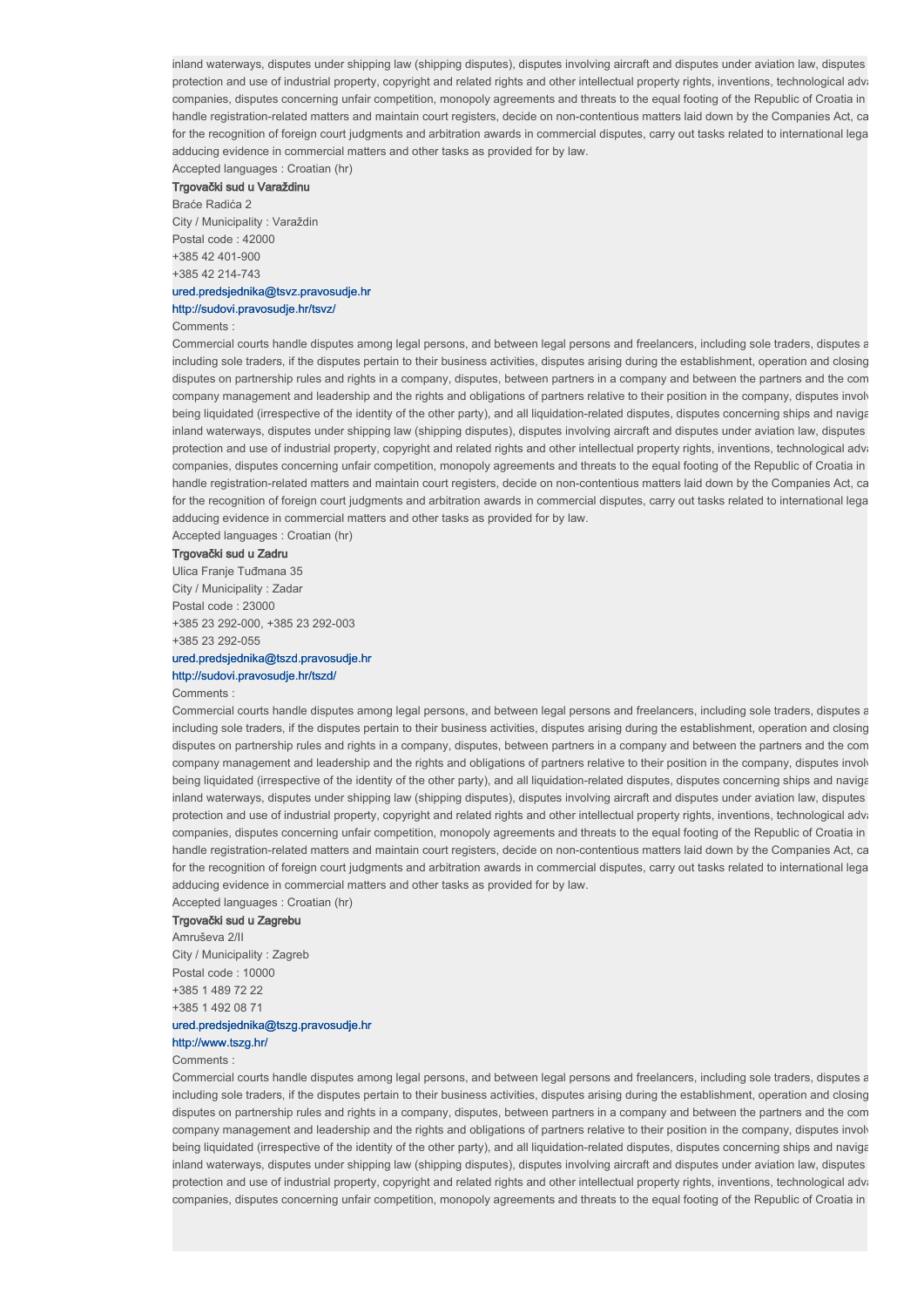handle registration-related matters and maintain court registers, decide on non-contentious matters laid down by the Companies Act, ca for the recognition of foreign court judgments and arbitration awards in commercial disputes, carry out tasks related to international lega adducing evidence in commercial matters and other tasks as provided for by law.

Accepted languages : Croatian (hr)

Country: Croatia

Instrument: Brussels I recast

Competence type: Courts for appeal

County courts (županijski sudovi) decide on appeals against municipal court rulings, but appeals against commercial court the High Commercial Court of the Republic of Croatia (Visoki trgovački sud Republike Hrvatske). Appeals can be lodged v instance that made the ruling (municipal or commercial court, as described below).

More than one court/authority has been found which is competent for this legal instrument based on the information you provided. Below Općinski građanski sud u Zagrebu

Ulica grada Vukovara 84 City / Municipality : Zagreb Postal code : 10000 +385 1 612 66 01 +385 1 612 66 02

## OGSZG-Ured-predsjednika@oszg.pravosudje.hr

## http://sudovi.pravosudje.hr/ogszg/

## Accepted languages : Croatian (hr)

Općinski sud u Bjelovaru

Josipa Jelačića 3 City / Municipality : Bjelovar Postal code : 43000 +385 43 274-126 +385 43 274-151

## ured.predsjednika@osbj.pravosudje.hr http://sudovi.pravosudje.hr/osbj/

Comments :

Municipal courts decide in criminal and civil proceedings (within the limits of their subject-matter jurisdiction as determined by law), hand enforcement, succession, maintenance, existence or non-existence of marriage, termination of marriage and divorce, and proving or cha maternity, conduct easement proceedings, decide in trespassing disputes, deal with land registry cases and maintain land registers, ded concerning rent, leasing and residential issues, on corrections to published information and compensation for the damage caused by su protection from illegal actions, in labour disputes, on the recognition and enforcement of rulings of foreign courts, carry out tasks related assistance in proceedings under their jurisdiction, engage in international judicial cooperation with the EU Member States in matters und and offer legal assistance.

Accepted languages : Croatian (hr)

## Općinski sud u Crikvenici

Kralja Tomislava 85a City / Municipality : Crikvenica Postal code : 51260 +385 51 554-178 +385 51 554-018

# Opcinskisud.Crikvenica@oscr.pravosudje.hr

http://sudovi.pravosudje.hr/oscr/

Comments :

Municipal courts decide in criminal and civil proceedings (within the limits of their subject-matter jurisdiction as determined by law), hand enforcement, succession, maintenance, existence or non-existence of marriage, termination of marriage and divorce, and proving or cha maternity, conduct easement proceedings, decide in trespassing disputes, deal with land registry cases and maintain land registers, ded concerning rent, leasing and residential issues, on corrections to published information and compensation for the damage caused by su protection from illegal actions, in labour disputes, on the recognition and enforcement of rulings of foreign courts, carry out tasks related assistance in proceedings under their jurisdiction, engage in international judicial cooperation with the EU Member States in matters und and offer legal assistance.

Accepted languages : Croatian (hr)

#### Općinski sud u Dubrovniku

Dr. Ante Starčevića 23 City / Municipality : Dubrovnik Postal code : 20000 +385 20 448-106 +385 20 357-667

## ured.predsjednika@osdu.pravosudje.hr

http://sudovi.pravosudje.hr/osdu/

#### Comments :

Municipal courts decide in criminal and civil proceedings (within the limits of their subject-matter jurisdiction as determined by law), hand enforcement, succession, maintenance, existence or non-existence of marriage, termination of marriage and divorce, and proving or cha maternity, conduct easement proceedings, decide in trespassing disputes, deal with land registry cases and maintain land registers, dec concerning rent, leasing and residential issues, on corrections to published information and compensation for the damage caused by su protection from illegal actions, in labour disputes, on the recognition and enforcement of rulings of foreign courts, carry out tasks related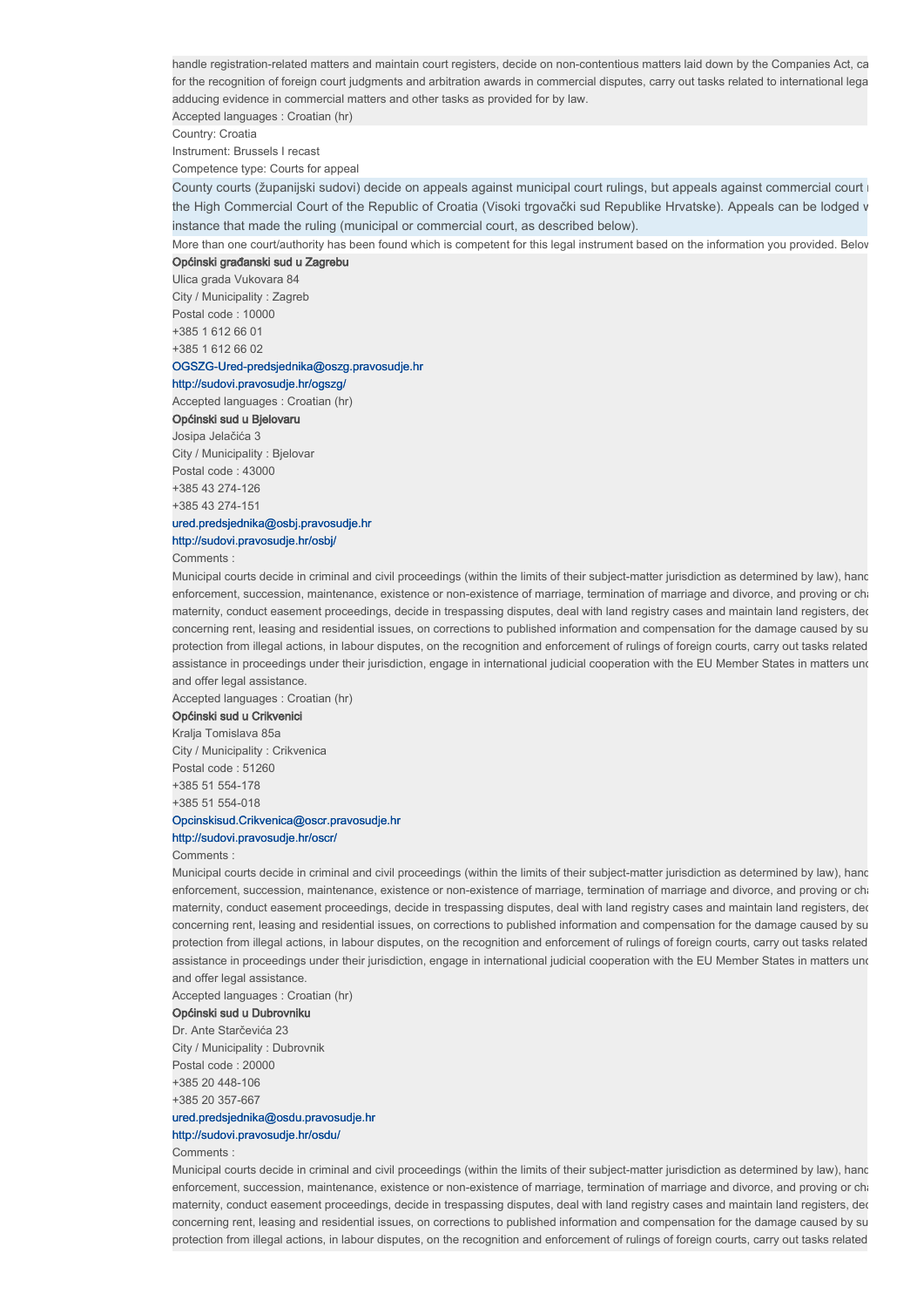Accepted languages : Croatian (hr)

#### Općinski sud u Gospiću

Trg Alojzije Stepinca 3 City / Municipality : Gospić Postal code : 53000 +385 53 558-882 +385 53 572-424

## opcinski.sud@osgs.pravosudje.hr http://sudovi.pravosudje.hr/OSGS/

#### Comments :

Municipal courts decide in criminal and civil proceedings (within the limits of their subject-matter jurisdiction as determined by law), hand enforcement, succession, maintenance, existence or non-existence of marriage, termination of marriage and divorce, and proving or cha maternity, conduct easement proceedings, decide in trespassing disputes, deal with land registry cases and maintain land registers, ded concerning rent, leasing and residential issues, on corrections to published information and compensation for the damage caused by su protection from illegal actions, in labour disputes, on the recognition and enforcement of rulings of foreign courts, carry out tasks related assistance in proceedings under their jurisdiction, engage in international judicial cooperation with the EU Member States in matters und and offer legal assistance.

Accepted languages : Croatian (hr)

## Općinski sud u Karlovcu

Trg hrvatskih branitelja 1 City / Municipality : Karlovac

Postal code : 47000 +385 47 606-236 +385 47 415-310

## ured.predsjednika@oska.pravosudje.hr

http://sudovi.pravosudje.hr/oska/

Comments :

Municipal courts decide in criminal and civil proceedings (within the limits of their subject-matter jurisdiction as determined by law), hand enforcement, succession, maintenance, existence or non-existence of marriage, termination of marriage and divorce, and proving or chari maternity, conduct easement proceedings, decide in trespassing disputes, deal with land registry cases and maintain land registers, ded concerning rent, leasing and residential issues, on corrections to published information and compensation for the damage caused by su protection from illegal actions, in labour disputes, on the recognition and enforcement of rulings of foreign courts, carry out tasks related assistance in proceedings under their jurisdiction, engage in international judicial cooperation with the EU Member States in matters und and offer legal assistance.

Accepted languages : Croatian (hr)

## Općinski sud u Koprivnici

Hrvatske državnosti 5 City / Municipality : Koprivnica Postal code : 48000 +385 48 240-360 +385 48 622-006

## ured.predsjednika@oskc.pravosudje.hr

# http://sudovi.pravosudje.hr/oskp/

## Comments :

Municipal courts decide in criminal and civil proceedings (within the limits of their subject-matter jurisdiction as determined by law), hand enforcement, succession, maintenance, existence or non-existence of marriage, termination of marriage and divorce, and proving or chari maternity, conduct easement proceedings, decide in trespassing disputes, deal with land registry cases and maintain land registers, ded concerning rent, leasing and residential issues, on corrections to published information and compensation for the damage caused by su protection from illegal actions, in labour disputes, on the recognition and enforcement of rulings of foreign courts, carry out tasks related assistance in proceedings under their jurisdiction, engage in international judicial cooperation with the EU Member States in matters und and offer legal assistance.

Accepted languages : Croatian (hr)

## Općinski sud u Kutini

Hrvatskih branitelja 1 City / Municipality : Kutina Postal code : 44320 +385 44 691-200 +385 44 680-996

## ured.predsjednika@osku.pravosudje.hr http://sudovi.pravosudje.hr/OSKT/

#### Comments :

Municipal courts decide in criminal and civil proceedings (within the limits of their subject-matter jurisdiction as determined by law), hand enforcement, succession, maintenance, existence or non-existence of marriage, termination of marriage and divorce, and proving or charge maternity, conduct easement proceedings, decide in trespassing disputes, deal with land registry cases and maintain land registers, ded concerning rent, leasing and residential issues, on corrections to published information and compensation for the damage caused by su protection from illegal actions, in labour disputes, on the recognition and enforcement of rulings of foreign courts, carry out tasks related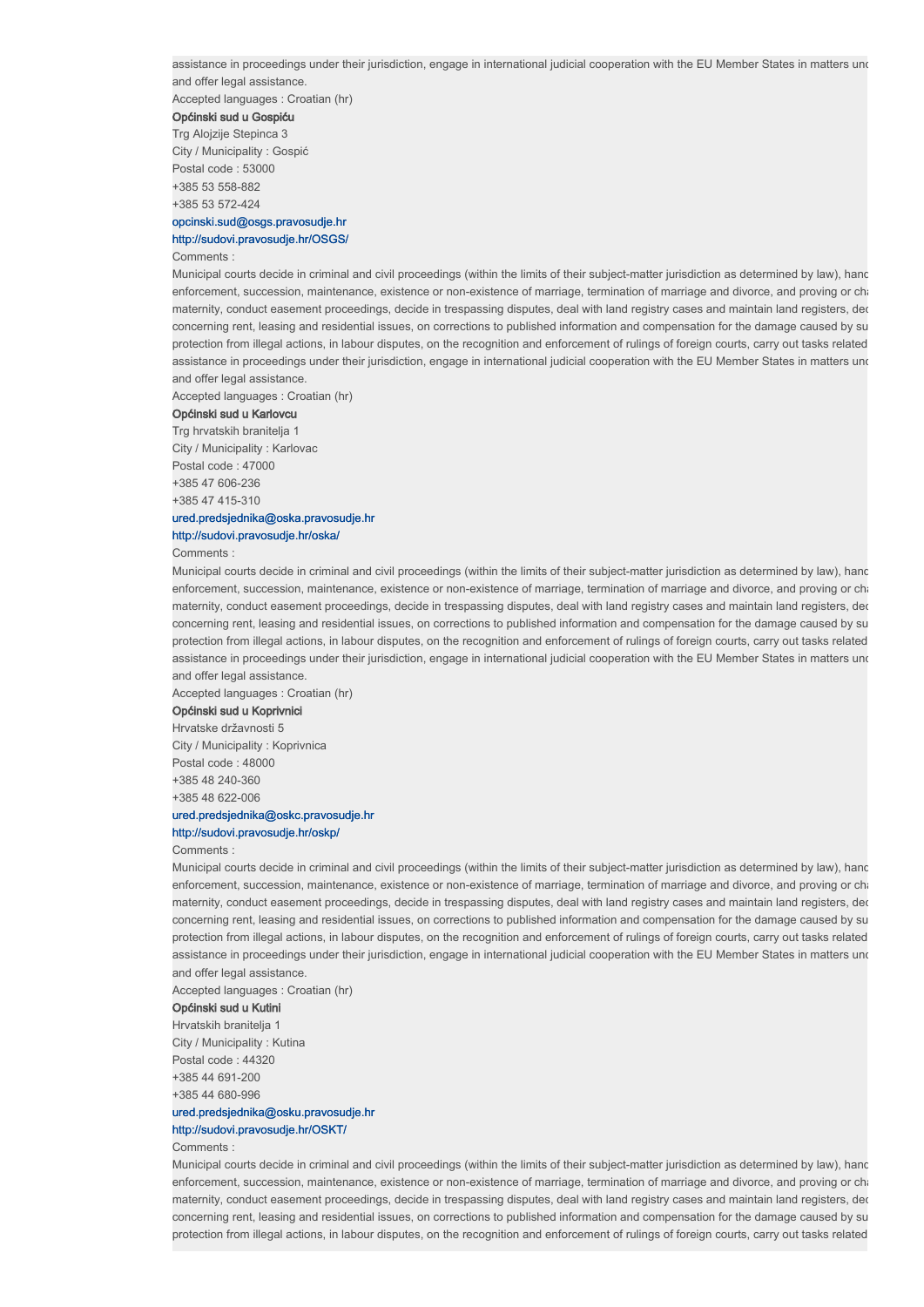Accepted languages : Croatian (hr)

#### Općinski sud u Makarskoj

Kralja Petra Krešimira IV br. 2 City / Municipality : Makarska Postal code : 21300 +385 21 695-340 +385 21 695-358

## ured.predsjednika@osma.pravosudje.hr http://sudovi.pravosudje.hr/osmk/

#### Comments :

Municipal courts decide in criminal and civil proceedings (within the limits of their subject-matter jurisdiction as determined by law), hand enforcement, succession, maintenance, existence or non-existence of marriage, termination of marriage and divorce, and proving or cha maternity, conduct easement proceedings, decide in trespassing disputes, deal with land registry cases and maintain land registers, ded concerning rent, leasing and residential issues, on corrections to published information and compensation for the damage caused by su protection from illegal actions, in labour disputes, on the recognition and enforcement of rulings of foreign courts, carry out tasks related assistance in proceedings under their jurisdiction, engage in international judicial cooperation with the EU Member States in matters und and offer legal assistance.

Accepted languages : Croatian (hr)

#### Općinski sud u Metkoviću

Andrije Hebranga 9

City / Municipality : Metković Postal code : 20350 +385 20 642-657 +385 20 642 663

# ured.predsjednika@osme.pravosudje.hr

http://sudovi.pravosudje.hr/osmet/

Comments :

Municipal courts decide in criminal and civil proceedings (within the limits of their subject-matter jurisdiction as determined by law), hand enforcement, succession, maintenance, existence or non-existence of marriage, termination of marriage and divorce, and proving or chari maternity, conduct easement proceedings, decide in trespassing disputes, deal with land registry cases and maintain land registers, ded concerning rent, leasing and residential issues, on corrections to published information and compensation for the damage caused by su protection from illegal actions, in labour disputes, on the recognition and enforcement of rulings of foreign courts, carry out tasks related assistance in proceedings under their jurisdiction, engage in international judicial cooperation with the EU Member States in matters und and offer legal assistance.

Accepted languages : Croatian (hr)

## Općinski sud u Novom Zagrebu

Turinina 3

City / Municipality : Zagreb Postal code : 10010 +385 1 2356 860 +385 1 2356 882

#### ured.predsjednika@osnzg.pravosudje.hr http://sudovi.pravosudje.hr/OSNZG/

#### Comments :

Municipal courts decide in criminal and civil proceedings (within the limits of their subject-matter jurisdiction as determined by law), hand enforcement, succession, maintenance, existence or non-existence of marriage, termination of marriage and divorce, and proving or chari maternity, conduct easement proceedings, decide in trespassing disputes, deal with land registry cases and maintain land registers, ded concerning rent, leasing and residential issues, on corrections to published information and compensation for the damage caused by su protection from illegal actions, in labour disputes, on the recognition and enforcement of rulings of foreign courts, carry out tasks related assistance in proceedings under their jurisdiction, engage in international judicial cooperation with the EU Member States in matters und and offer legal assistance.

Accepted languages : Croatian (hr)

## Općinski sud u Osijeku

Europska avenija 7 City / Municipality : Osijek Postal code : 31000 +385 31 228-411 +385 31 202-419

## ured.predsjednika@osos.pravosudje.hr http://sudovi.pravosudje.hr/osos/

Comments :

Municipal courts decide in criminal and civil proceedings (within the limits of their subject-matter jurisdiction as determined by law), hand enforcement, succession, maintenance, existence or non-existence of marriage, termination of marriage and divorce, and proving or charge maternity, conduct easement proceedings, decide in trespassing disputes, deal with land registry cases and maintain land registers, dec concerning rent, leasing and residential issues, on corrections to published information and compensation for the damage caused by su protection from illegal actions, in labour disputes, on the recognition and enforcement of rulings of foreign courts, carry out tasks related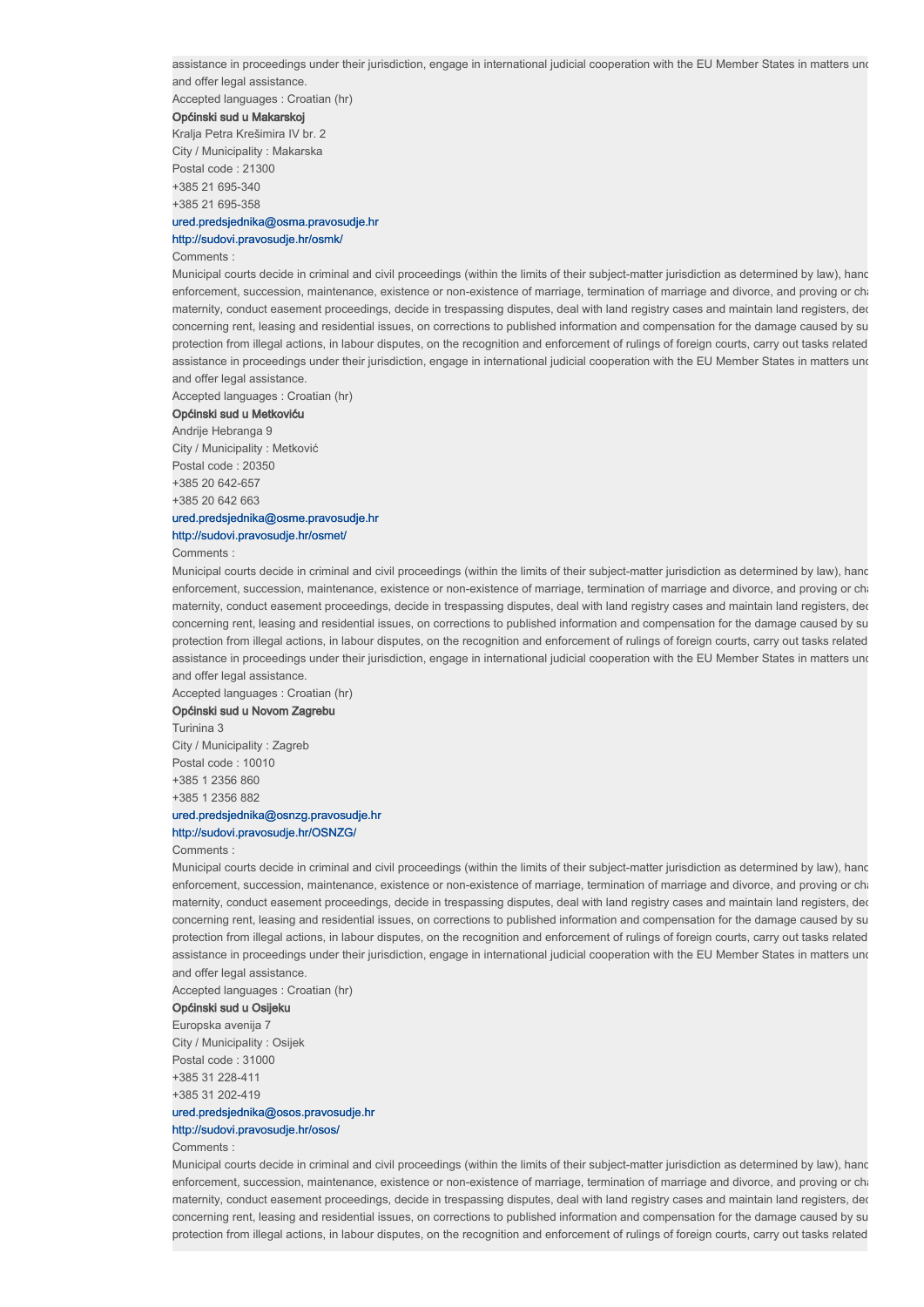Accepted languages : Croatian (hr)

#### Općinski sud u Pazinu

Franjevačke stube 2 City / Municipality : Pazin Postal code : 52000 +385 52 619-100 +385 52 619-107

## ured.predsjednika@ospa.pravosudje.hr http://sudovi.pravosudje.hr/OSPZ/

#### Comments :

Municipal courts decide in criminal and civil proceedings (within the limits of their subject-matter jurisdiction as determined by law), hand enforcement, succession, maintenance, existence or non-existence of marriage, termination of marriage and divorce, and proving or cha maternity, conduct easement proceedings, decide in trespassing disputes, deal with land registry cases and maintain land registers, ded concerning rent, leasing and residential issues, on corrections to published information and compensation for the damage caused by su protection from illegal actions, in labour disputes, on the recognition and enforcement of rulings of foreign courts, carry out tasks related assistance in proceedings under their jurisdiction, engage in international judicial cooperation with the EU Member States in matters und and offer legal assistance.

Accepted languages : Croatian (hr)

## Općinski sud u Požegi

#### Svetog Florijana 2

City / Municipality : Požega Postal code : 34000 +385 34 290-500 +385 34 290-516

## ured.predsjednika@ospz.pravosudje.hr http://sudovi.pravosudje.hr/ospoz/

Comments :

Municipal courts decide in criminal and civil proceedings (within the limits of their subject-matter jurisdiction as determined by law), hand enforcement, succession, maintenance, existence or non-existence of marriage, termination of marriage and divorce, and proving or chari maternity, conduct easement proceedings, decide in trespassing disputes, deal with land registry cases and maintain land registers, ded concerning rent, leasing and residential issues, on corrections to published information and compensation for the damage caused by su protection from illegal actions, in labour disputes, on the recognition and enforcement of rulings of foreign courts, carry out tasks related assistance in proceedings under their jurisdiction, engage in international judicial cooperation with the EU Member States in matters und and offer legal assistance.

Accepted languages : Croatian (hr)

#### Općinski sud u Puli-Pola Kranjčevićeva 8

City / Municipality : Pula-Pola Postal code : 52100 +385 52 377-606 +385 52 210-237

## predsjednistvo@ospu.pravosudje.hr

# http://sudovi.pravosudje.hr/ospu/

## Comments :

Municipal courts decide in criminal and civil proceedings (within the limits of their subject-matter jurisdiction as determined by law), hand enforcement, succession, maintenance, existence or non-existence of marriage, termination of marriage and divorce, and proving or chari maternity, conduct easement proceedings, decide in trespassing disputes, deal with land registry cases and maintain land registers, ded concerning rent, leasing and residential issues, on corrections to published information and compensation for the damage caused by su protection from illegal actions, in labour disputes, on the recognition and enforcement of rulings of foreign courts, carry out tasks related assistance in proceedings under their jurisdiction, engage in international judicial cooperation with the EU Member States in matters und and offer legal assistance.

Accepted languages : Croatian (hr)

# Općinski sud u Rijeci

Žrtava fašizma 7 City / Municipality : Rijeka Postal code : 51000 +385 51 355-617 +385 51 213-110

## ured.predsjednika@osri.pravosudje.hr http://sudovi.pravosudje.hr/osri/

#### Comments :

Municipal courts decide in criminal and civil proceedings (within the limits of their subject-matter jurisdiction as determined by law), hand enforcement, succession, maintenance, existence or non-existence of marriage, termination of marriage and divorce, and proving or chari maternity, conduct easement proceedings, decide in trespassing disputes, deal with land registry cases and maintain land registers, dec concerning rent, leasing and residential issues, on corrections to published information and compensation for the damage caused by su protection from illegal actions, in labour disputes, on the recognition and enforcement of rulings of foreign courts, carry out tasks related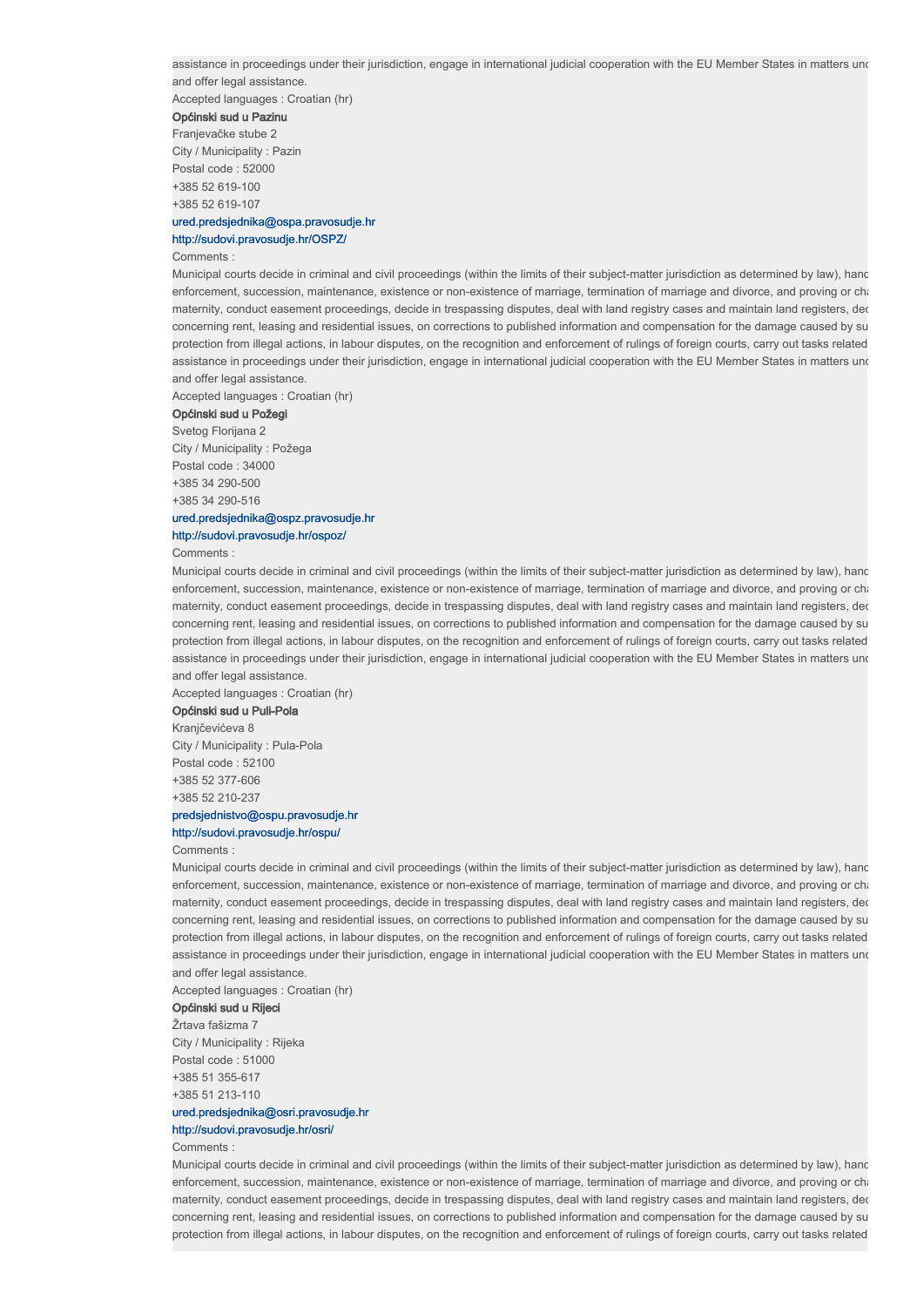Accepted languages : Croatian (hr)

#### Općinski sud u Sesvetama

Industrijska cesta 15 City / Municipality : Sesvete Postal code : 10360 +385 1 2040 244 +385 1 2006 977

## ured.predsjednika@ossv.pravosudje.hr http://sudovi.pravosudje.hr/OGSZGSSSE/

#### Comments :

Municipal courts decide in criminal and civil proceedings (within the limits of their subject-matter jurisdiction as determined by law), hand enforcement, succession, maintenance, existence or non-existence of marriage, termination of marriage and divorce, and proving or cha maternity, conduct easement proceedings, decide in trespassing disputes, deal with land registry cases and maintain land registers, ded concerning rent, leasing and residential issues, on corrections to published information and compensation for the damage caused by su protection from illegal actions, in labour disputes, on the recognition and enforcement of rulings of foreign courts, carry out tasks related assistance in proceedings under their jurisdiction, engage in international judicial cooperation with the EU Member States in matters und and offer legal assistance.

Accepted languages : Croatian (hr)

#### Općinski sud u Sisku

Trg Ljudevita Posavskog 5 p.p.936 City / Municipality : Sisak Postal code : 44000 +385 44 525-700 +385 44 522-923

# ured.predsjednika@ossk.pravosudje.hr

http://sudovi.pravosudje.hr/ossi/

## Comments :

Municipal courts decide in criminal and civil proceedings (within the limits of their subject-matter jurisdiction as determined by law), hand enforcement, succession, maintenance, existence or non-existence of marriage, termination of marriage and divorce, and proving or chari maternity, conduct easement proceedings, decide in trespassing disputes, deal with land registry cases and maintain land registers, ded concerning rent, leasing and residential issues, on corrections to published information and compensation for the damage caused by su protection from illegal actions, in labour disputes, on the recognition and enforcement of rulings of foreign courts, carry out tasks related assistance in proceedings under their jurisdiction, engage in international judicial cooperation with the EU Member States in matters und and offer legal assistance.

Accepted languages : Croatian (hr)

# Općinski sud u Slavonskom Brodu

Trg pobjede 13 City / Municipality : Slavonski Brod Postal code : 35000 +385 35 217-400 +385 35 410-296

# ured.predsjednika@ossb.pravosudje.hr

# http://sudovi.pravosudje.hr/OSSB/

Comments :

Municipal courts decide in criminal and civil proceedings (within the limits of their subject-matter jurisdiction as determined by law), hand enforcement, succession, maintenance, existence or non-existence of marriage, termination of marriage and divorce, and proving or chari maternity, conduct easement proceedings, decide in trespassing disputes, deal with land registry cases and maintain land registers, ded concerning rent, leasing and residential issues, on corrections to published information and compensation for the damage caused by su protection from illegal actions, in labour disputes, on the recognition and enforcement of rulings of foreign courts, carry out tasks related assistance in proceedings under their jurisdiction, engage in international judicial cooperation with the EU Member States in matters und and offer legal assistance.

Accepted languages : Croatian (hr)

## Općinski sud u Splitu

Ex vojarna Sv. Križ, Dračevac City / Municipality : Split Postal code : 21000 +385 21 755-710 +385 21 755-762

## opcinskisud.Split@pravosudje.hr http://sudovi.pravosudje.hr/osst/

#### Comments :

Municipal courts decide in criminal and civil proceedings (within the limits of their subject-matter jurisdiction as determined by law), hand enforcement, succession, maintenance, existence or non-existence of marriage, termination of marriage and divorce, and proving or chari maternity, conduct easement proceedings, decide in trespassing disputes, deal with land registry cases and maintain land registers, dec concerning rent, leasing and residential issues, on corrections to published information and compensation for the damage caused by su protection from illegal actions, in labour disputes, on the recognition and enforcement of rulings of foreign courts, carry out tasks related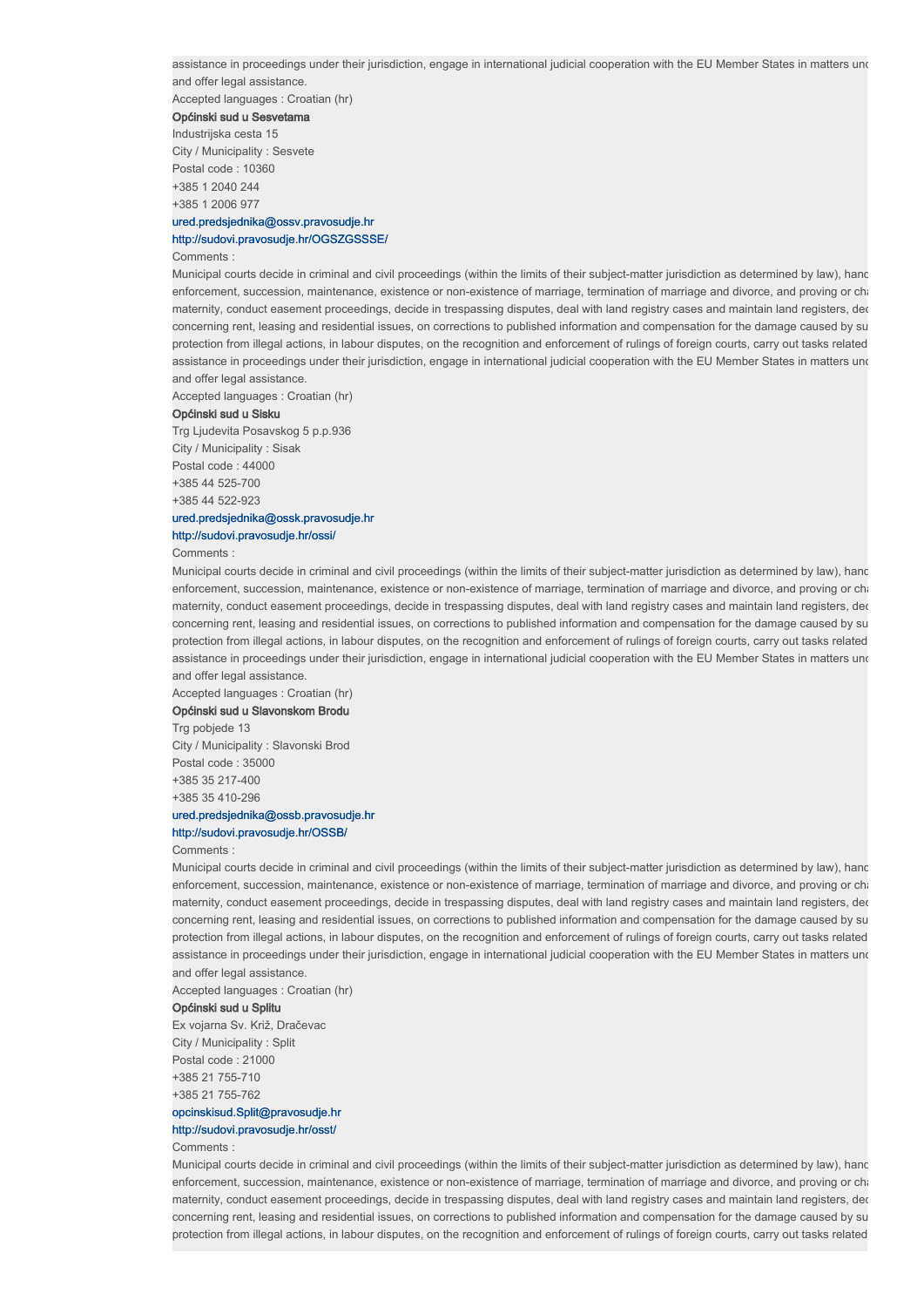Accepted languages : Croatian (hr)

#### Općinski sud u Varaždinu

Braće Radića 2 City / Municipality : Varaždin Postal code : 42000 +385 42 401-831 +385 42 312-563

## ured.predsjednika@osvz.pravosudje.hr http://sudovi.pravosudje.hr/osvz/

#### Comments :

Municipal courts decide in criminal and civil proceedings (within the limits of their subject-matter jurisdiction as determined by law), hand enforcement, succession, maintenance, existence or non-existence of marriage, termination of marriage and divorce, and proving or cha maternity, conduct easement proceedings, decide in trespassing disputes, deal with land registry cases and maintain land registers, ded concerning rent, leasing and residential issues, on corrections to published information and compensation for the damage caused by su protection from illegal actions, in labour disputes, on the recognition and enforcement of rulings of foreign courts, carry out tasks related assistance in proceedings under their jurisdiction, engage in international judicial cooperation with the EU Member States in matters und and offer legal assistance.

Accepted languages : Croatian (hr)

#### Općinski sud u Velikoj Gorici

Trga Kralja Tomislava 36

City / Municipality : Velika Gorica Postal code : 10410 +385 1 626 95 00 +385 1 626 00 47

## osvg@osvg.pravosudje.hr http://sudovi.pravosudje.hr/osvg/

#### Comments :

Municipal courts decide in criminal and civil proceedings (within the limits of their subject-matter jurisdiction as determined by law), hand enforcement, succession, maintenance, existence or non-existence of marriage, termination of marriage and divorce, and proving or chari maternity, conduct easement proceedings, decide in trespassing disputes, deal with land registry cases and maintain land registers, ded concerning rent, leasing and residential issues, on corrections to published information and compensation for the damage caused by su protection from illegal actions, in labour disputes, on the recognition and enforcement of rulings of foreign courts, carry out tasks related assistance in proceedings under their jurisdiction, engage in international judicial cooperation with the EU Member States in matters und and offer legal assistance.

Accepted languages : Croatian (hr)

#### Općinski sud u Vinkovcima

Trg bana Josipa Šokčevića 17 City / Municipality : Vinkovci Postal code : 32100 Comments :

Municipal courts decide in criminal and civil proceedings (within the limits of their subject-matter jurisdiction as determined by law), hand enforcement, succession, maintenance, existence or non-existence of marriage, termination of marriage and divorce, and proving or charallenging paternity or channel. maternity, conduct easement proceedings, decide in trespassing disputes, deal with land registry cases and maintain land registers, ded concerning rent, leasing and residential issues, on corrections to published information and compensation for the damage caused by su protection from illegal actions, in labour disputes, on the recognition and enforcement of rulings of foreign courts, carry out tasks related assistance in proceedings under their jurisdiction, engage in international judicial cooperation with the EU Member States in matters und and offer legal assistance.

Accepted languages : Croatian (hr)

## Općinski sud u Virovitici

Tomaša Masaryka 8 City / Municipality : Virovitica Postal code : 33000 +385 33 840-900 +385 33 840-930

# ured.predsjednika@osvr.pravosudje.hr

# http://sudovi.pravosudje.hr/osvt/

## Comments :

Municipal courts decide in criminal and civil proceedings (within the limits of their subject-matter jurisdiction as determined by law), hand enforcement, succession, maintenance, existence or non-existence of marriage, termination of marriage and divorce, and proving or cha maternity, conduct easement proceedings, decide in trespassing disputes, deal with land registry cases and maintain land registers, der concerning rent, leasing and residential issues, on corrections to published information and compensation for the damage caused by su protection from illegal actions, in labour disputes, on the recognition and enforcement of rulings of foreign courts, carry out tasks related assistance in proceedings under their jurisdiction, engage in international judicial cooperation with the EU Member States in matters und and offer legal assistance.

Accepted languages : Croatian (hr)

Općinski sud u Vukovaru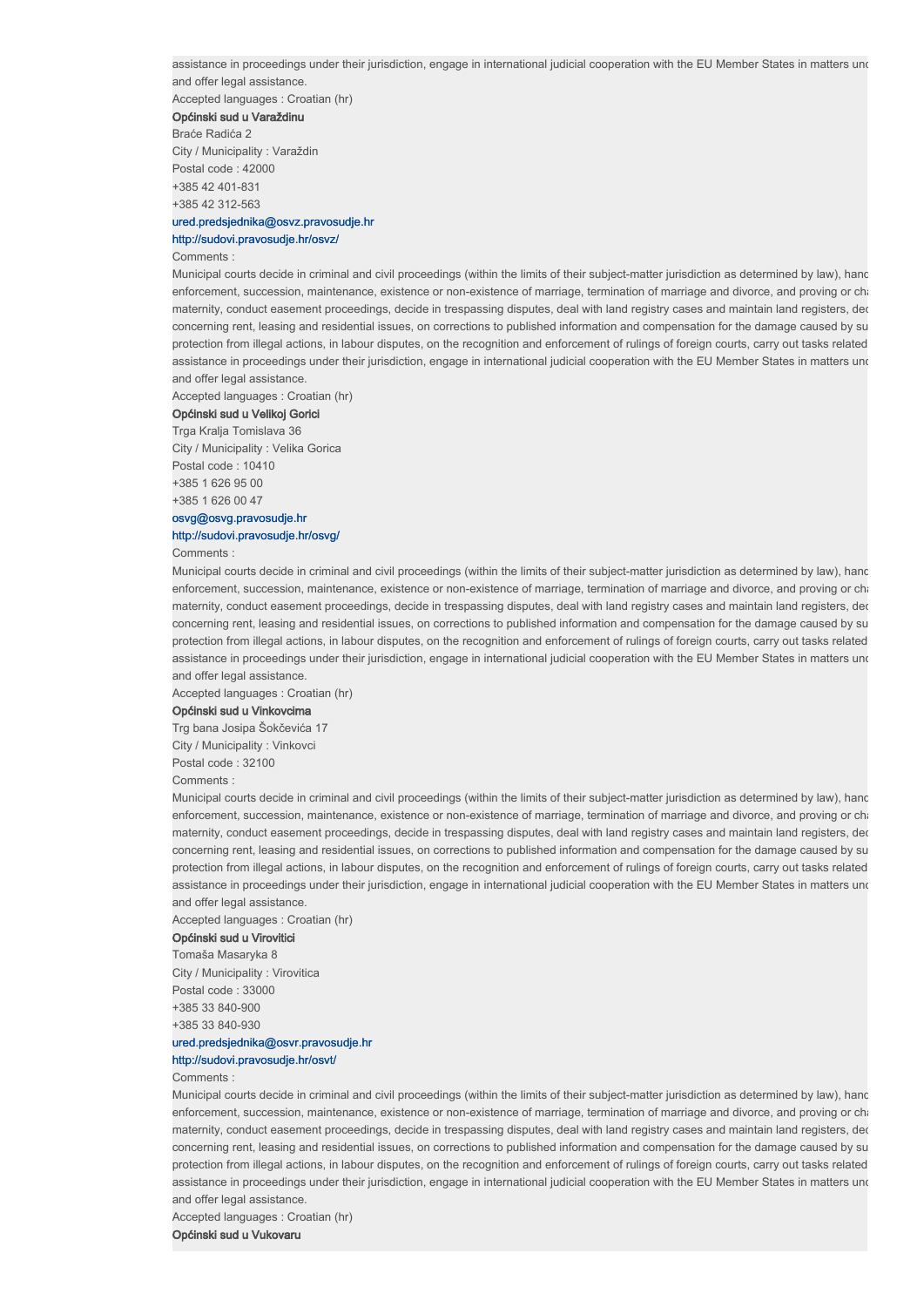Županijska 31 City / Municipality : Vukovar Postal code : 32000 +385 32 451-602 +385 32 451-645

## ured.predsjednika@osvu.pravosudje.hr http://sudovi.pravosudje.hr/osvu/

#### Comments :

Municipal courts decide in criminal and civil proceedings (within the limits of their subject-matter jurisdiction as determined by law), hand enforcement, succession, maintenance, existence or non-existence of marriage, termination of marriage and divorce, and proving or cha maternity, conduct easement proceedings, decide in trespassing disputes, deal with land registry cases and maintain land registers, der concerning rent, leasing and residential issues, on corrections to published information and compensation for the damage caused by su protection from illegal actions, in labour disputes, on the recognition and enforcement of rulings of foreign courts, carry out tasks related assistance in proceedings under their jurisdiction, engage in international judicial cooperation with the EU Member States in matters und and offer legal assistance.

Accepted languages : Croatian (hr)

## Općinski sud u Zlataru

Trg slobode 14a City / Municipality : Zlatar Postal code : 49250 +385 49 426-857 +385 49 466-827

# ured.predsjednika@oszl.pravosudje.hr

## http://sudovi.pravosudje.hr/oszl/

#### Comments :

Municipal courts decide in criminal and civil proceedings (within the limits of their subject-matter jurisdiction as determined by law), hand enforcement, succession, maintenance, existence or non-existence of marriage, termination of marriage and divorce, and proving or cha maternity, conduct easement proceedings, decide in trespassing disputes, deal with land registry cases and maintain land registers, der concerning rent, leasing and residential issues, on corrections to published information and compensation for the damage caused by su protection from illegal actions, in labour disputes, on the recognition and enforcement of rulings of foreign courts, carry out tasks related assistance in proceedings under their jurisdiction, engage in international judicial cooperation with the EU Member States in matters und and offer legal assistance.

Accepted languages : Croatian (hr)

## Općinski sud u Čakovcu

Ruđera Boškovića 18 City / Municipality : Čakovec Postal code : 40000 +385 40 379-613 +385 40 379-686 ured.predsjednika@osck.pravosudje.hr

# http://sudovi.pravosudje.hr/OSCK/

#### Comments :

Municipal courts decide in criminal and civil proceedings (within the limits of their subject-matter jurisdiction as determined by law), hand enforcement, succession, maintenance, existence or non-existence of marriage, termination of marriage and divorce, and proving or charallenging paternity or channel. maternity, conduct easement proceedings, decide in trespassing disputes, deal with land registry cases and maintain land registers, dec concerning rent, leasing and residential issues, on corrections to published information and compensation for the damage caused by su protection from illegal actions, in labour disputes, on the recognition and enforcement of rulings of foreign courts, carry out tasks related assistance in proceedings under their jurisdiction, engage in international judicial cooperation with the EU Member States in matters und and offer legal assistance.

Accepted languages : Croatian (hr)

## Općinski sud u Đakovu

Trg dr. Franje Tuđmana 2 City / Municipality : Đakovo Postal code : 31400 +385 31 840-120 +385 31 840-125

## ured.predsjednika@osdk.pravosudje.hr

#### Comments :

Municipal courts decide in criminal and civil proceedings (within the limits of their subject-matter jurisdiction as determined by law), hand enforcement, succession, maintenance, existence or non-existence of marriage, termination of marriage and divorce, and proving or cha maternity, conduct easement proceedings, decide in trespassing disputes, deal with land registry cases and maintain land registers, der concerning rent, leasing and residential issues, on corrections to published information and compensation for the damage caused by su protection from illegal actions, in labour disputes, on the recognition and enforcement of rulings of foreign courts, carry out tasks related assistance in proceedings under their jurisdiction, engage in international judicial cooperation with the EU Member States in matters und and offer legal assistance.

Accepted languages : Croatian (hr)

## Općinski sud u Šibeniku

Stjepana Radića 81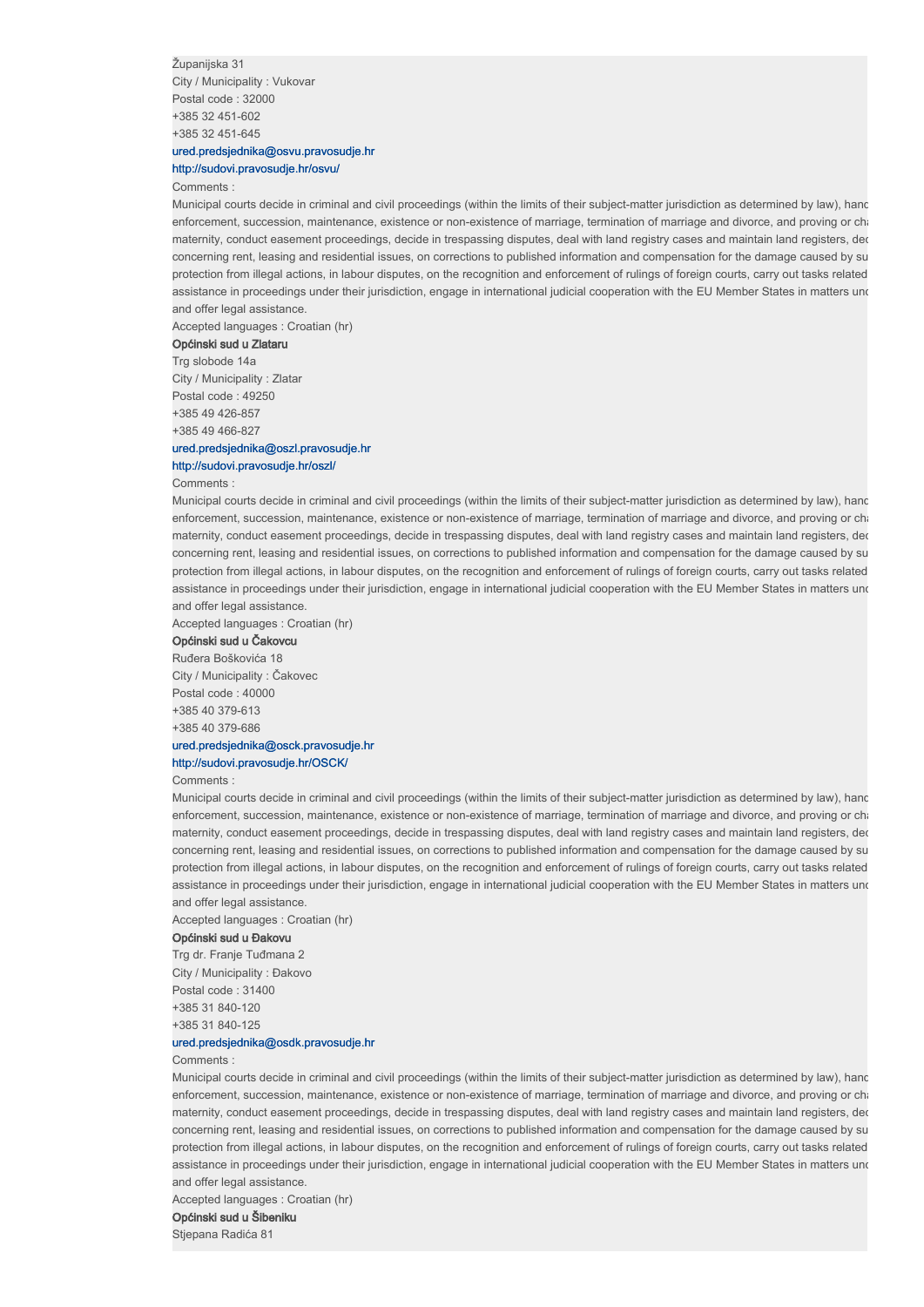City / Municipality : Šibenik Postal code : 22000 +385 22 209-101 +385 22 212-894

## ured.predsjednika@ossi.pravosudje.hr http://sudovi.pravosudje.hr/ossib/

#### Comments :

Municipal courts decide in criminal and civil proceedings (within the limits of their subject-matter jurisdiction as determined by law), hand enforcement, succession, maintenance, existence or non-existence of marriage, termination of marriage and divorce, and proving or cha maternity, conduct easement proceedings, decide in trespassing disputes, deal with land registry cases and maintain land registers, der concerning rent, leasing and residential issues, on corrections to published information and compensation for the damage caused by su protection from illegal actions, in labour disputes, on the recognition and enforcement of rulings of foreign courts, carry out tasks related assistance in proceedings under their jurisdiction, engage in international judicial cooperation with the EU Member States in matters und and offer legal assistance.

Accepted languages : Croatian (hr)

#### Trgovački sud u Bjelovaru

Šetalište dr. Ivše Lebovića 42 City / Municipality : Bjelovar Postal code : 43000 +385 43 244-408 +385 43 221-574

## ured.predsjednika@tsbj.pravosudje.hr http://sudovi.pravosudje.hr/tsbj/

#### Comments :

Commercial courts handle disputes among legal persons, and between legal persons and freelancers, including sole traders, disputes a including sole traders, if the disputes pertain to their business activities, disputes arising during the establishment, operation and closing disputes on partnership rules and rights in a company, disputes, between partners in a company and between the partners and the com company management and leadership and the rights and obligations of partners relative to their position in the company, disputes involv being liquidated (irrespective of the identity of the other party), and all liquidation-related disputes, disputes concerning ships and navigation at any sea and interest concerning ships and navigation at an interest conc inland waterways, disputes under shipping law (shipping disputes), disputes involving aircraft and disputes under aviation law, disputes protection and use of industrial property, copyright and related rights and other intellectual property rights, inventions, technological advancements and vanishing and vanishing and vanishing and vanishing and vanishing a companies, disputes concerning unfair competition, monopoly agreements and threats to the equal footing of the Republic of Croatia in handle registration-related matters and maintain court registers, decide on non-contentious matters laid down by the Companies Act, ca for the recognition of foreign court judgments and arbitration awards in commercial disputes, carry out tasks related to international lega adducing evidence in commercial matters and other tasks as provided for by law.

Accepted languages : Croatian (hr)

#### Trgovački sud u Dubrovniku

Dr. Ante Starčevića 23 City / Municipality : Dubrovnik Postal code : 20000 +385 20 358-460 +385 20 357-737

# ured.predsjednika@tsdu.pravosudje.hr

## http://sudovi.pravosudje.hr/TSDU/

Comments :

Commercial courts handle disputes among legal persons, and between legal persons and freelancers, including sole traders, disputes a including sole traders, if the disputes pertain to their business activities, disputes arising during the establishment, operation and closing disputes on partnership rules and rights in a company, disputes, between partners in a company and between the partners and the com company management and leadership and the rights and obligations of partners relative to their position in the company, disputes involving being liquidated (irrespective of the identity of the other party), and all liquidation-related disputes, disputes concerning ships and navigationinland waterways, disputes under shipping law (shipping disputes), disputes involving aircraft and disputes under aviation law, disputes protection and use of industrial property, copyright and related rights and other intellectual property rights, inventions, technological advancements and vanishing and vanishing and vanishing and vanishing and vanishing a companies, disputes concerning unfair competition, monopoly agreements and threats to the equal footing of the Republic of Croatia in handle registration-related matters and maintain court registers, decide on non-contentious matters laid down by the Companies Act, ca for the recognition of foreign court judgments and arbitration awards in commercial disputes, carry out tasks related to international legal adducing evidence in commercial matters and other tasks as provided for by law.

Accepted languages : Croatian (hr)

# Trgovački sud u Osijeku

Zagrebačka ulica 2 City / Municipality : Osijek Postal code : 31000 +385 31 207-600, +385 31 285-589 +385 31 207-500, +385 31 207-600

## ured.predsjednika@tsos.pravosudje.hr

## http://sudovi.pravosudje.hr/tsos/

Comments :

Commercial courts handle disputes among legal persons, and between legal persons and freelancers, including sole traders, disputes a including sole traders, if the disputes pertain to their business activities, disputes arising during the establishment, operation and closing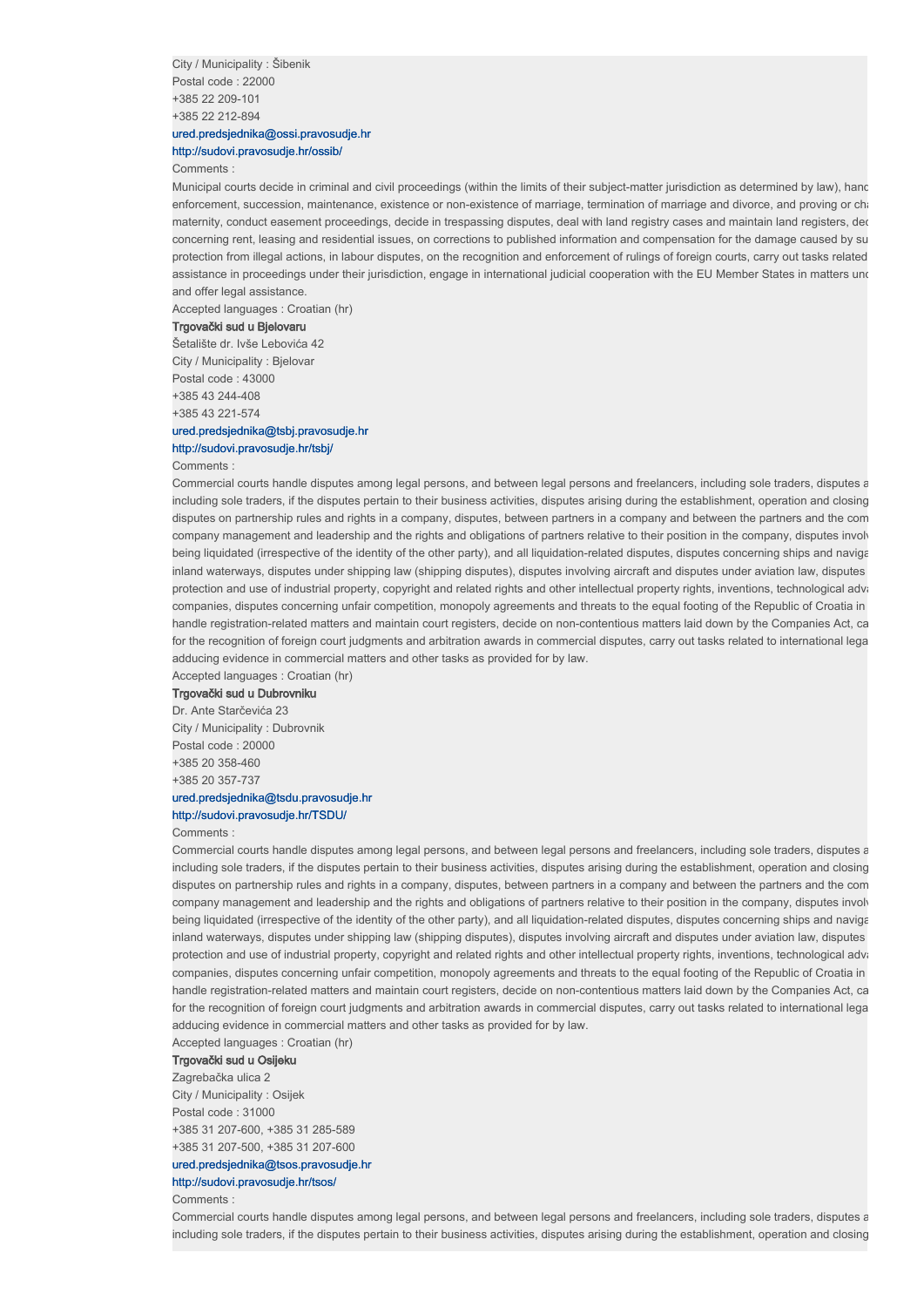disputes on partnership rules and rights in a company, disputes, between partners in a company and between the partners and the com company management and leadership and the rights and obligations of partners relative to their position in the company, disputes involving being liquidated (irrespective of the identity of the other party), and all liquidation-related disputes, disputes concerning ships and navigation. inland waterways, disputes under shipping law (shipping disputes), disputes involving aircraft and disputes under aviation law, disputes protection and use of industrial property, copyright and related rights and other intellectual property rights, inventions, technological advancements and variations and variance mental and variance mental and variance men companies, disputes concerning unfair competition, monopoly agreements and threats to the equal footing of the Republic of Croatia in handle registration-related matters and maintain court registers, decide on non-contentious matters laid down by the Companies Act, ca for the recognition of foreign court judgments and arbitration awards in commercial disputes, carry out tasks related to international legal adducing evidence in commercial matters and other tasks as provided for by law.

# Accepted languages : Croatian (hr)

#### Trgovački sud u Pazinu Dršćevka 1

City / Municipality : Pazin Postal code : 52000 +385 52 619 900 +385 52 619 910

# ured.predsjednika@tspa.pravosudje.hr

## http://sudovi.pravosudje.hr/tspz/

## Comments :

Commercial courts handle disputes among legal persons, and between legal persons and freelancers, including sole traders, disputes a including sole traders, if the disputes pertain to their business activities, disputes arising during the establishment, operation and closing disputes on partnership rules and rights in a company, disputes, between partners in a company and between the partners and the com company management and leadership and the rights and obligations of partners relative to their position in the company, disputes involv being liquidated (irrespective of the identity of the other party), and all liquidation-related disputes, disputes concerning ships and navigationinland waterways, disputes under shipping law (shipping disputes), disputes involving aircraft and disputes under aviation law, disputes protection and use of industrial property, copyright and related rights and other intellectual property rights, inventions, technological advi companies, disputes concerning unfair competition, monopoly agreements and threats to the equal footing of the Republic of Croatia in handle registration-related matters and maintain court registers, decide on non-contentious matters laid down by the Companies Act, ca for the recognition of foreign court judgments and arbitration awards in commercial disputes, carry out tasks related to international lega adducing evidence in commercial matters and other tasks as provided for by law.

Accepted languages : Croatian (hr)

# Trgovački sud u Rijeci

Zadarska 1. i 3. City / Municipality : Rijeka Postal code : 51000 +385 51 660-200 +385 51 660-260 ured.predsjednika@tsri.pravosudje.hr

# http://sudovi.pravosudje.hr/tsri/

## Comments :

Commercial courts handle disputes among legal persons, and between legal persons and freelancers, including sole traders, disputes a including sole traders, if the disputes pertain to their business activities, disputes arising during the establishment, operation and closing disputes on partnership rules and rights in a company, disputes, between partners in a company and between the partners and the com company management and leadership and the rights and obligations of partners relative to their position in the company, disputes involving being liquidated (irrespective of the identity of the other party), and all liquidation-related disputes, disputes concerning ships and navigationinland waterways, disputes under shipping law (shipping disputes), disputes involving aircraft and disputes under aviation law, disputes protection and use of industrial property, copyright and related rights and other intellectual property rights, inventions, technological advancements and vanishing and vanishing and vanishing and vanishing and vanishing a companies, disputes concerning unfair competition, monopoly agreements and threats to the equal footing of the Republic of Croatia in handle registration-related matters and maintain court registers, decide on non-contentious matters laid down by the Companies Act, ca for the recognition of foreign court judgments and arbitration awards in commercial disputes, carry out tasks related to international legal adducing evidence in commercial matters and other tasks as provided for by law.

Accepted languages : Croatian (hr)

## Trgovački sud u Splitu

Sukoišanska 6 City / Municipality : Split Postal code : 21000 +385 21 393-999 +385 21 481-242, +385 21 393-988

# ured.predsjednika@tsst.pravosudje.hr

# http://sudovi.pravosudje.hr/tssp/

### Comments :

Commercial courts handle disputes among legal persons, and between legal persons and freelancers, including sole traders, disputes a including sole traders, if the disputes pertain to their business activities, disputes arising during the establishment, operation and closing disputes on partnership rules and rights in a company, disputes, between partners in a company and between the partners and the com company management and leadership and the rights and obligations of partners relative to their position in the company, disputes involving being liquidated (irrespective of the identity of the other party), and all liquidation-related disputes, disputes concerning ships and navigationinland waterways, disputes under shipping law (shipping disputes), disputes involving aircraft and disputes under aviation law, disputes protection and use of industrial property, copyright and related rights and other intellectual property rights, inventions, technological advi